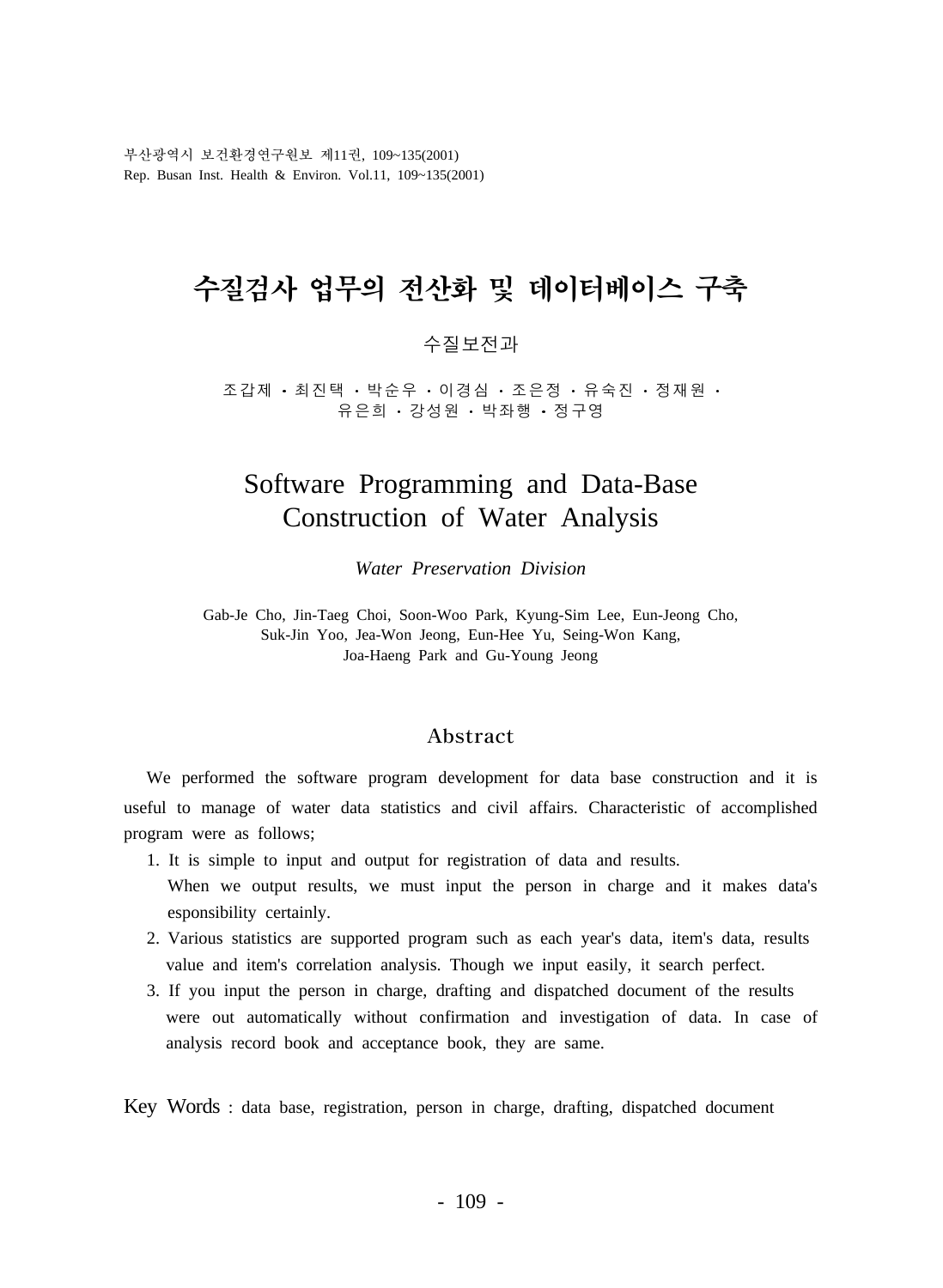# 서 론

본 연구원은 환경과 보건분야의 각종 오염 가능성이 있는 시료의 검사 및 모 니터링을 수행하고 있으며, 부산시 화경 정책의 기초가 되는 연구자료와 검사데 이터를 보유하여 환경정책 추진에 중요 한 기여를 해오고 있다.

수질분석 업무에서 생산되는 각 데이 터를 신속하게 처리하고, 분석된 데이터 1. 수질보전과 업무 및 업무처리 현황 를 연구 목적에 알맞게 이용하기 위한 자료의 데이터베이스 구축이 되어있지 않아 항목별 상관관계를 분석하기는 사 실상 불가능했을 뿐만 아니라, 방대한 자료정리에도 막대한 시간이 소요되는 문제점이 있어 기존의 처리방식을 개선 할 시스템 변화가 요구되었다.

따라서 본 연구는 모든 분석 데이터 생산에 필요한 자료를 기존의 수작업에 의한 문서 기록부에서 탈피하여 전산관 리를 할 수 있는 전산프로그램을 개발하 여 자료관리가 사용자 환경에서 워할하 게 지원되도록 한 프로그램 개발사업이 다.

이 프로그램은 업무의 효율성 증대와 검사자료의 D/B화를 구현하고, 자료의 체계적인 관리와 사용자의 지식정보 사 회에서 정보관리 마인드 함양을 추구하 며, 수작업에 따른 오류방지 및 자료처 리의 신속, 정확성을 기하고, 연구목적에 맞는 심도 있는 데이터 제공을 목적으로

개발을 하고자 하였다.

프로그램 개발에 사용된 언어는 Visual basic 6.0을 이용하였고, D/B는 Access 97을 사용하여 구현하였으며, 검사업무의 전산화에 첫 발걸음을 시작 하는데 중요한 계기를 삼고자 하였다.

# 전산화의 필요성

먹는물 검사에는 지하수. 상수도수. 먹 는물공동시설, 민방위비상급수시설, 지표 수, 계곡수, 간이상수도, 기타 먹는물 등 이 있으며, 먹는샘물에는 제품수와 원수, 그리고 용수는 생활용수, 농업용수, 공업 용수로 나누어 수질분석을 하고 있어 생 활에 관련된 물은 모두 여기에 해당되어 진다.

또한 산업현장에서 발생되는 폐수와 수처리에 사용되는 정수약품 검사도 일 부분을 차지하고 있으며, 2001년도 주 요 업무처리 실적은 Table 1과 같다.

#### 2. 수작업으로 인한 문제점

#### 2.1 자료의 중복관리

의뢰자 인적사항에 대한 중복기록, 접수 대장 및 발송대장 중복작성에 따른 문제.

2.2 데이터 분석을 위한 D/B의 미비 방대한 자료관리에 어려움, 실적처리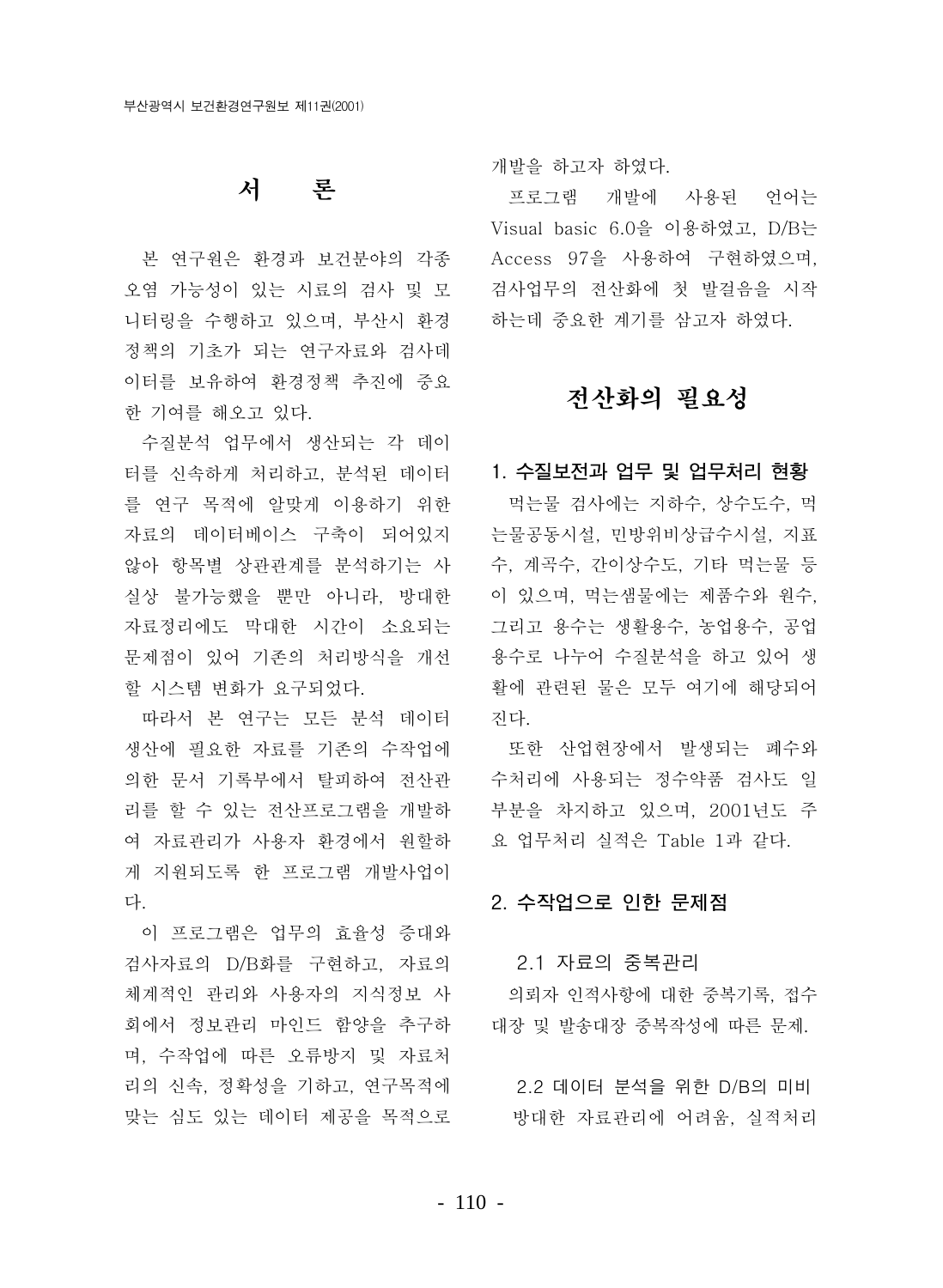| 분<br>구  | 처리 건수 | 합<br>적 | 부적합   |
|---------|-------|--------|-------|
| 계       | 7,265 | 5,219  | 2,046 |
| 먹는물     | 1,124 | 682    | 442   |
| 먹는샘물    | 89    | 79     | 10    |
| 용 수     | 401   | 344    | 57    |
| 폐 수     | 1,399 | 1,349  | 50    |
| 민방위비상급수 | 2,498 | 1,408  | 1,090 |
| 먹는물공동시설 | 792   | 492    | 300   |
| 타       | 962   | 865    | 97    |

Table 1. Water analysis treated status

및 각종 통계 수작업에 의한 많은 시간 검사실적 및 통계자료의 데이터베이스 소요. 자료별. 검사항목별 상관관계 분석 화로 다양한 검색조건으로 저장된 데이 이 곤란.

#### 2.3 자료작성에 시간과다 소요

자료의 반복 수작업에 의한 시간낭비. ...... 3.3 민원행정 서비스 제고 분석업무 기록부 작성에 과다한 시간소요.

#### 2.4 신속한 민원서비스 제공 곤란

과년도 검사성적서 재발급 요청시 보 관 자료철 찾기의 어려움.

3. 전산화의 필요성

3.1 업무 표준화 및 최적화

수작업에 의한 반복작업 배제, 불필요 한 업무의 보고서 작성을 줄임으로써 인 력대비 업무효율 극대화를 기할 수 있 고, 업무시간 효율화로 검사업무의 전문 성 제고에 기여하도록 하다.

#### 3.2 정보 활용도 제고

터를 검색하고 검사자료의 저장성을 유 지토록 하다.

의뢰인에게 신속한 검사결과 전달과 데이터의 전산관리로 오류발생 가능성을 미연에 방지하고, 과년도 자료 등 재발 급 요청시 신속처리 가능토록 하다.

#### 4. 전산화 추진 업무 및 내용

#### 4.1 검사업무

지하수, 상수도, 먹는물 공동시설, 민 방위비상급수, 폐수, 용수의 기안문, 시 행문, 성적서, 시험기록부 등 처리.

#### 4.2 통계업무

검사업무의 일 · 월별통계, 년간통계, 접수 건수 등 통계, 지역별 검사건수, 의뢰자검 색, 의뢰처검색, 행정기관 관리 등 다수업무.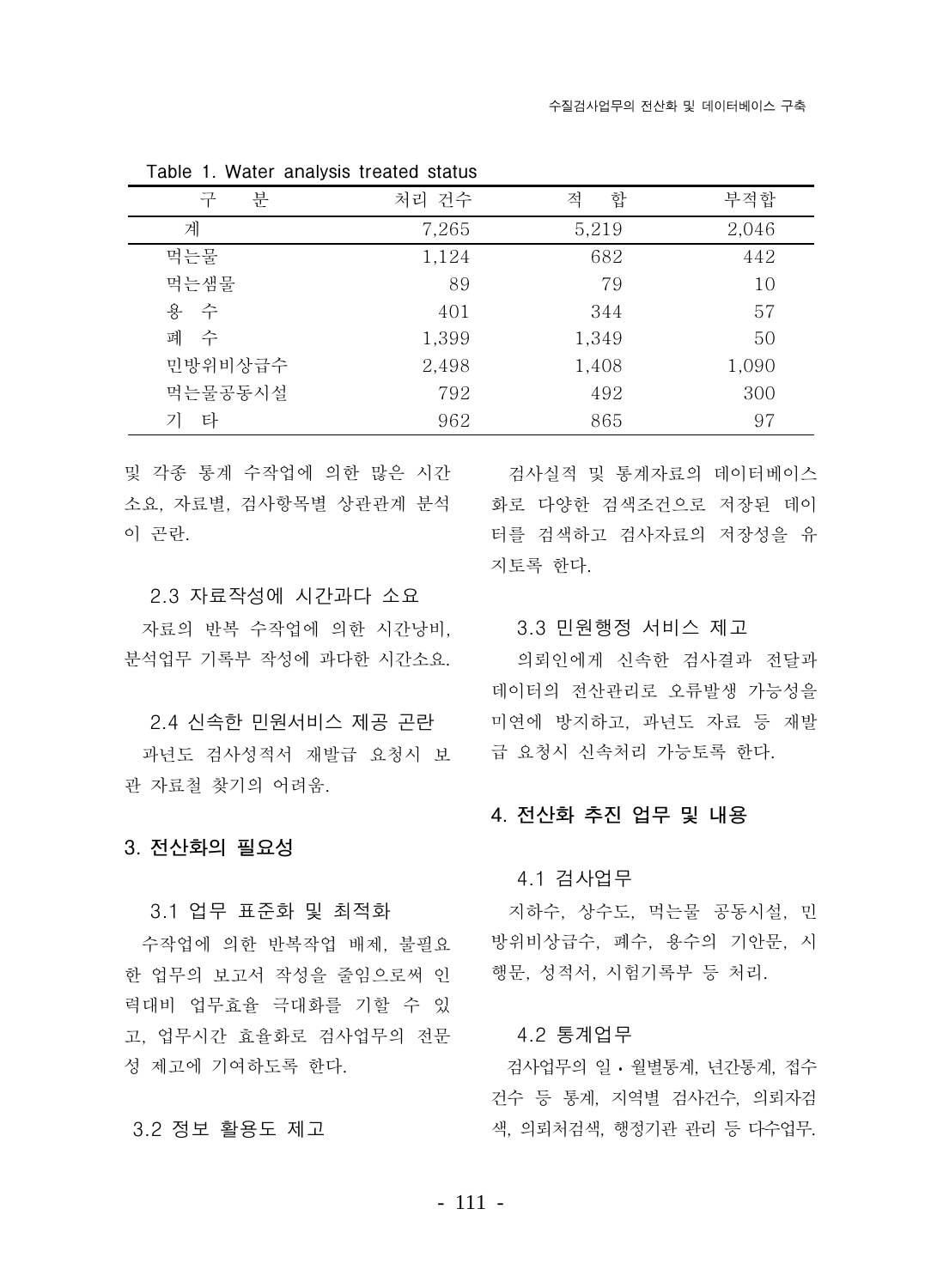| 주 요 업 무   | 내<br>용                                 |
|-----------|----------------------------------------|
| 서류접수      | 민원실에서 접수한 선결서류는 수질보전과에서 전산입력 수행        |
| 검사결과 입력   | 검사항목별 시험 분석이 완료된 것은 전산입력               |
| 기안문 작성    | 담당자를 등록후 기안문 출력                        |
| 발송문 작성    | 발송문 출력                                 |
| 분석기록부 작성  | 분석기록부 출력                               |
| 자료검색      | 간단한 정보를 바탕으로 기 접수된 자료 검색               |
| 접수대장 작성   | 접수한 모든 자료를 기초로 접수대장 관리, 출력             |
| 먹는물 통계    | 먹는물에 관련된 각종 통계 수행 및 자료출력               |
| 먹는샘물 통계   | 먹는샘물에 관련된 각종 통계 수행 및 자료출력              |
| 용수 통계     | 용수에 관련된 각종 통계 수행 및 자료출력                |
| 산업장 폐수통계  | 폐수에 관련된 각종 통계 수행 및 자료출력                |
| 항목별 결과 검색 | 각 검사 항목별 검사 데이터, 행정구역, 적부 출력 및 인쇄      |
|           | 부적합 자료 행정구별 검색 각 검사 항목별 부적합 자료 출력 및 인쇄 |
| 사용자 관리    | 프로그램 사용자 등록, 변경관리                      |

Table 2. Programming chief contents

4.3 모니터링

지역별, 항목별 수질의 특성분석 및 수질의 변화추이 관찰, 부적합 항목검색.

4.4 전산화의 주요내용

전산화 추진에 필요한 업무와 출력내 용은 Table 2와 같다.

## 본 론

1. 업무흐름도

1.1 현행 수질보전과 업무처리 흐름도

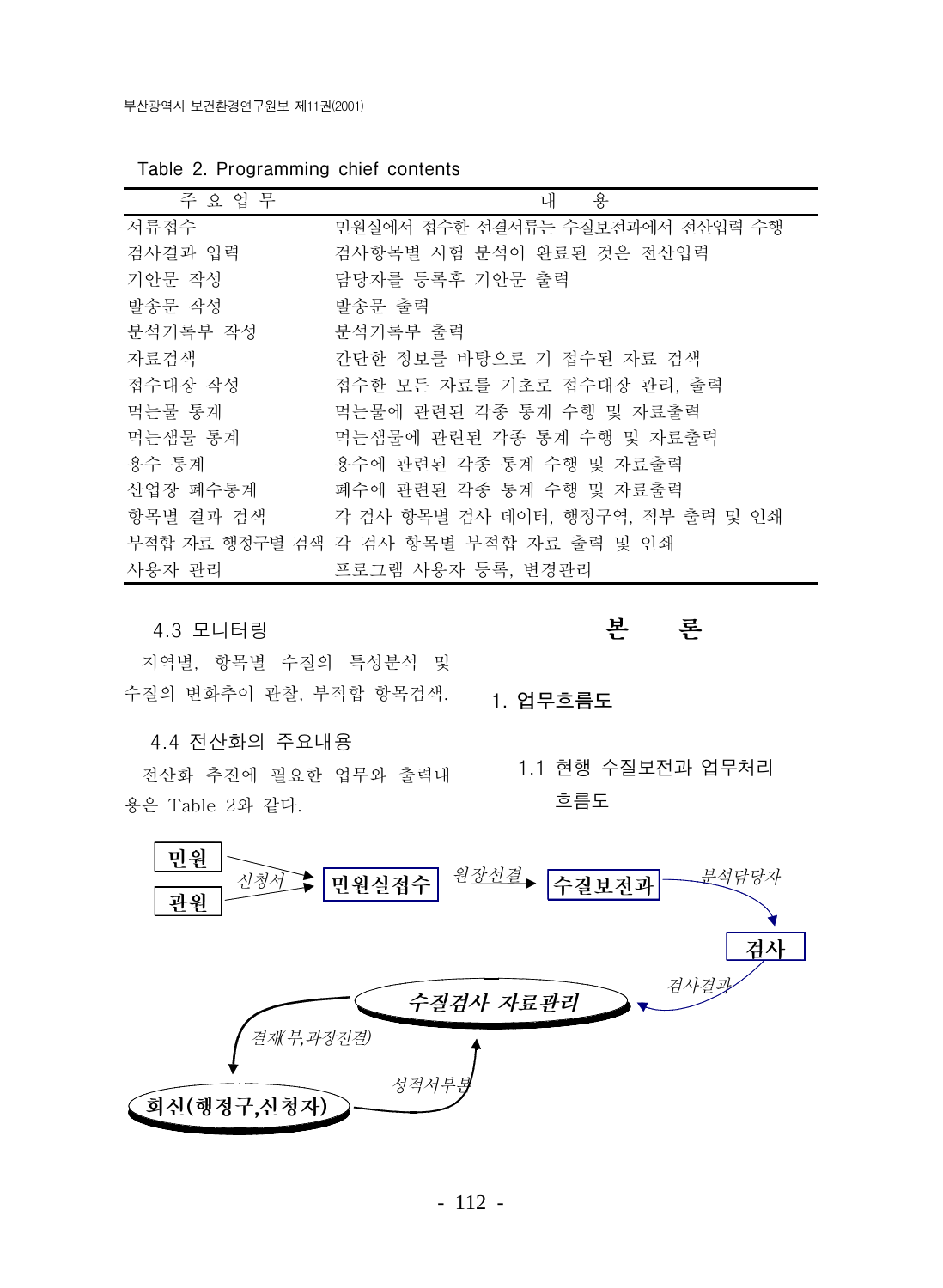1.2 전산화시 업무처리 흐름도



#### 2. 프로그램 메뉴설계

#### 가. 초기화면

프로그램 초기 바탕화면을 수행하고, Open 버튼을 Click하면 사용자확인 폼을 수행하도록 하다.

#### 나. 사용자 확인 폼

사용자 ID 및 비밀번호를 입력하고, 확 인버튼을 클릭하면, D/B에서 사용자 확인 후, 사용자 확인이 안될 경우 프로그램을 종료하고 접근을 차단하며, 사용자 확인 후는 프로그램내에서 다음 작업을 진행하 도록 설계한다.

1 DB 열기 : 모듈에서 연결명령을 정의 하여 수행.

2 전국우편번호 D/B에서 모든 Table 자 료들을 해당 배열속에 저장한다.

3 수질코드 D/B에서 모든 Table 자료들 을 배열속에 저장하고 항목자료, 수질기준 자료, 결과 표시자료, 소수자리 표시자료, 정량한계자료, 수질단위 등의 자료를 프로 그램내로 가져온다.

4) 메뉴 form 수행한다.

5 초기폼 종료한다.

#### 2.1 메뉴설계

Table 3은 프로그램에 필요한 메뉴와 처리할 업무내용을 다음과 같이 나타내었 으며, 구체적 기능에 대한 설명은 A~F까 지 나열하였다.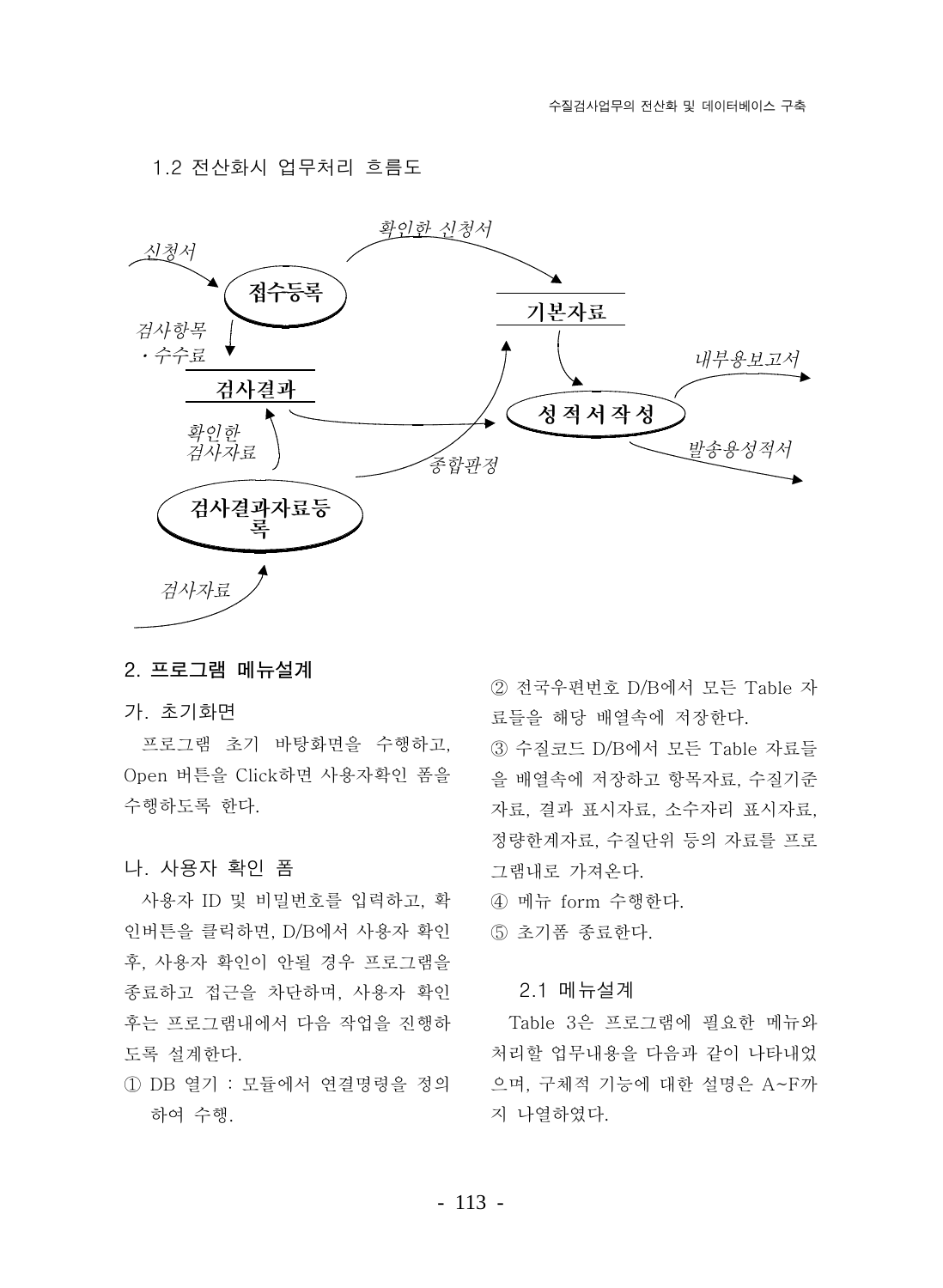Table 3. Programming menu



#### A. 자료관리

#### A-1. 민원

#### 1. 자료등록

먹는물은 A, 먹는샘물은 B, 용수는 C, 폐수는 D로 D/B에 저장하고. 배열속의 자 료들을 해당 콤보상자에 넣어준다. 접수번 호나 시료번호를 입력하고 자료검색을 실 시한다. 이때 검색결과 해당 번호가 있으 면 수정 작업을 수행하고, 없으면 새로운 자료로 등록한다.

자료값은 직접 입력 또는 수정하거나 콤보상자에서 선택하게 하고. 먹는물의 검 사항목은 규격, 정량 그리고 용수는 용도 별로 각각 콤보에 넣어준다.

특히 규격 검사항목이 아닐 경우는 "기타항목"으로하고. 이때는 기타항목

폼을 수행하여 검사항목을 리스트 콤보에 서 선택하다. 또한 기본자료 Table에 저 장(추가, 수정) 하다.

검사결과Table에는 자료의 항목 수만 큼 저장(추가, 수정)하고, 만일 삭제버튼 을 누르면 위에서 검색한 번호에 해당하 는 기본자료 Table의 자료를 삭제하고 이 어서 해당 검사결과 Table의 해당 자료들 도 모두 삭제하다.

#### 2. 결과등록

검체명 (A, B, C, D)과 번호로 검색하 고, 결과입력은 항목별 입력방법이나 건 수별 입력방법을 선택하게 하다. 항목별 입력방법을 선택한 경우, 검사항목을 선택 해야 한다. 검사결과 처리는 수식과 결과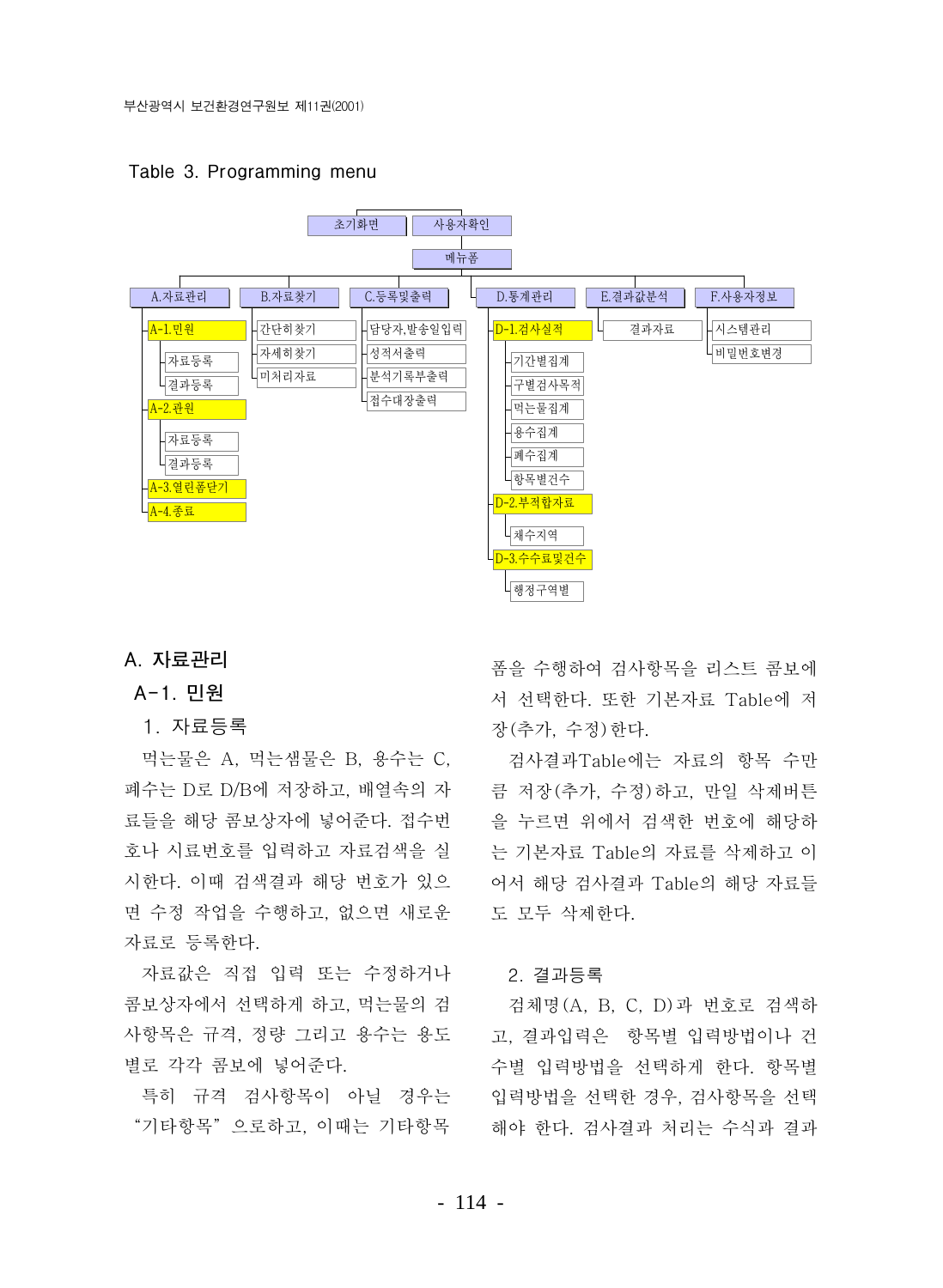값으로 구분하여 처리하도록 하다. 서택하 검사항목은 시료번호로 검색하여 연속작 · 는물을 기본값으로 처리하고, 민관 구분 업이 가능하도록 한다.

▶ 항목별 입력방법을 선택한 경우 : 검 사항목은 같은데 번호만 바꾸면서 레코드 가 EOF(End of File)가 될 때까지 계속 입력 처리할 수 있도록 한다.

▶ 건수별 입력방법을 선택한 경우 : 처 음 검색한 시료번호의 검사항목들을 모두 입력하고 다음 시료번호를 검색후 반복 작업을 레코드가 EOF가 될 때까지 반복 한다.

A-2. 관원

1. 자료등록

" 민원 자료등록과 동일 "

2. 결과등록

" 민원 결과등록과 동일 "

#### A-3. 열림폼 모두 닫기

작업을 위하여 열어둔 모든 폼을 닫는 작업.

A-4. 종료

## 프로그램을 종료시킴.

#### B. 자료찾기

1. 간단히 찾기

저장된 자료에서 적은 정보로 신속히 검색하고자 할 때 이용하게 하고, 그 내용 으로는 대표자, 시설명, 의뢰처로 검색 할 수 있게 한다. 이때 각 정보는 Text 박스

로 입력 받게하며, 검체명은 폼 로드시 먹 은 옵션버튼으로 처리한다.

#### 2. 자세히 찾기

보다 많은 정보로 자료검색을 하고자 할 때 이용하며, 대표자, 시설명, 의뢰처, 접수번호, 접수일자 중에 한가지 만으로도 검색을 수행하고, 이때 접수년도, 주소, 채 수장소, 업종은 Text 박스로 입력받고, 검체명. 콤보박스로 처리한다. 이때 검체 명은 폼 로드시 먹는물을 기본값으로 처 리하다.

민관 구분은 옵션버튼으로 처리하며, 검색한 후 자료 개수는 별도로 나타내어 주고, 검색조건 중 주소, 채수장소, 의뢰 처. 시설명. 업종을 한번에 삭제할 수 있는 기능버튼을 넣어준다.

#### 3. 미처리 자료

해당하는 처리기한에 처리되어야 할 자 료검색을 주목적으로 하며, 전체해당 자료 개수와 미발송 자료개수를 표시한다. 이때 의뢰행정구. 처리기한별로 나누어 자료를 검색할수 있게 처리하다.

#### C. 등록 및 출력

#### 1. 담당자/발송일 입력

입력이 완료된 자료는 성적서를 출력하 기 전에 반드시 담당자와 발송일자를 입 력을 해야만 성적서 출력이 되도록하고,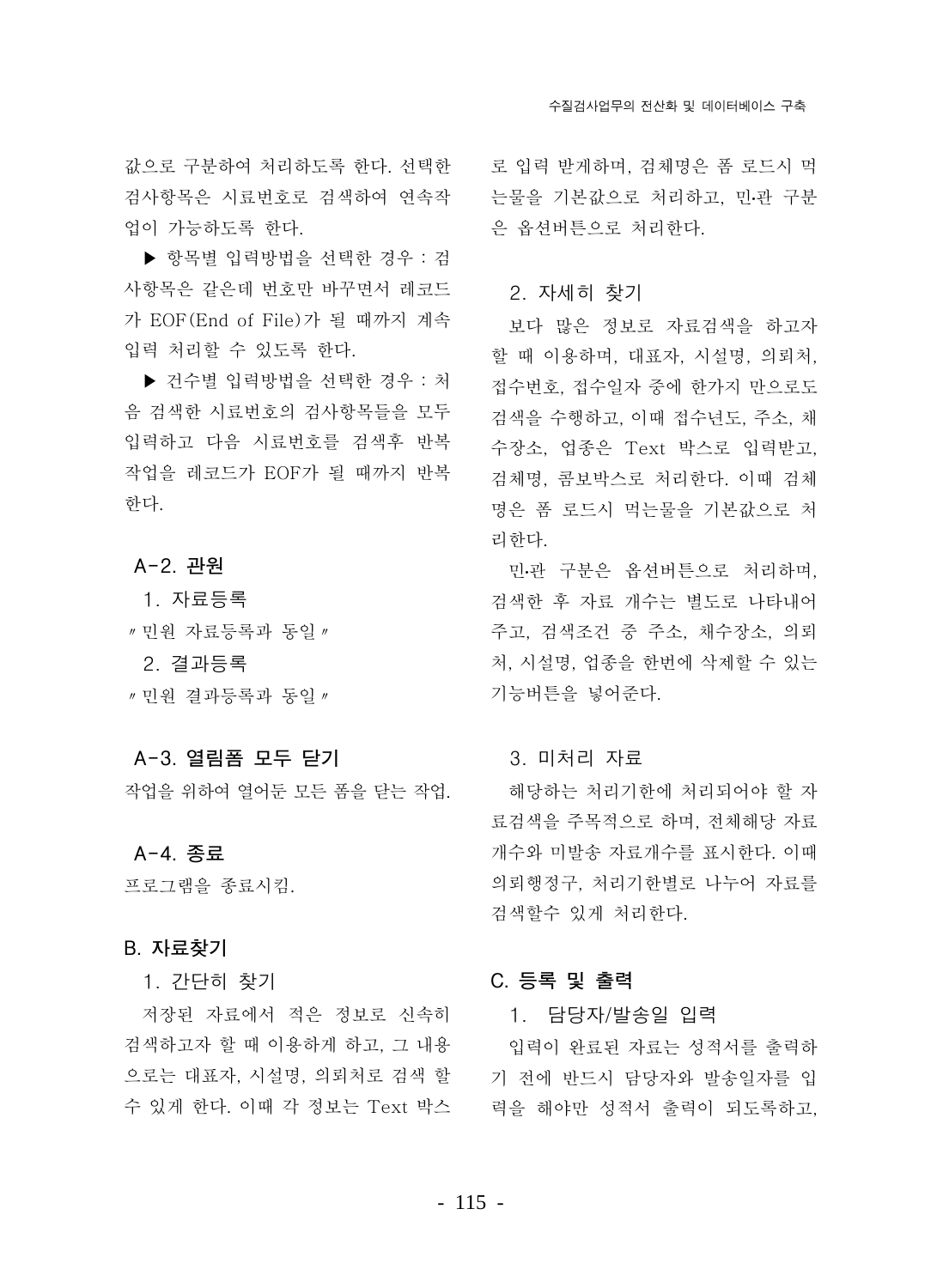입력일자는 달력을 이용하거나 직접 입력 하게 하고, 담당자는 사용자 등록에 있는 직원을 대상으로 설계한다. 또한 담당자 를 입력하기 전에 기 입력된 자료가 있는 지 알아볼수 있게 내용을 미리 보여주게 하다.

#### 2. 성적서 출력

성적서는 결재용과 발송용으로 나누어 설계하고, 발송용 중 허가용과 제출용은 체크옵션을 이용하여 True이면 2부를 인 쇄하도록 하다. 서식 설계는 上(기관안내. 결재란 주소 관계법령 등) 中(시료에 대 한 정보란), 下(검사결과)로 구분하여 설 계하고, 먹는물, 먹는샘물, 폐수의 검사결 과는 2칸으로, 용수는 1칸으로 한다.

폐수의 전결권자는 부장으로, 나머지는 과장으로하고, 필요시 옵션버튼으로 선택 한다.

#### 3. 분석기록부 출력

上, 中, 下를 통합하여 설계하고, 용수는 1페이지당 2건의 분석기록 내용을 출력할 수 있게하고. 결재란은 각 장의 건수마다 출력하게 하다.

#### 4. 접수대장 출력

접수의 기본 내용을 알수 있도록 하고, 접수번호, 접수일자, 처리일자, 검체명, 주 소 및 의뢰처, 대표자, 검사항목, 적부를 <br />
D-3. 수수료 및 건수 (행정구역별) 출력한다.

#### D. 통계관리

## D-1. 검사실적

1. 기가별집계

접수일자나 년, 월을 검색내용으로하고, 민원/관원, 먹는물/먹는샘물/용수/폐수중 에서 접수건수, 처리건수, 미처리, 적합, 부적합(%)을 검색하고, 검색된 내용을 인 쇄하여 내용을 볼수있도록 한다.

#### 2. 검사목적별 집계

시료별, 지하수나 상수도 등의 종류별로 구분하여 검색하고, 주소 시도별 및 접수 일자별로 검색한다. 또한 참고용. 제출용. 허가용, 의뢰시험 등으로 나누어 건수를 알아본다.

# 3. 먹는물집계, 용수집계, 폐수집계 처리건수, 미처리건수, 부적합 %를 검 색하며, 시료별 검사목적별로 집계한다.

#### 4. 항목별건수

어느기간 동안에 검사한 항목의 총건수 를 집계한다.

#### D-2. 부적합자료 분석 (채수지역별)

시 군 구에 속한 지하수, 상수도, 기타의 부적합 항목별의 건수를 집계한다.

# 각 시료별의 수수료를 집계한다.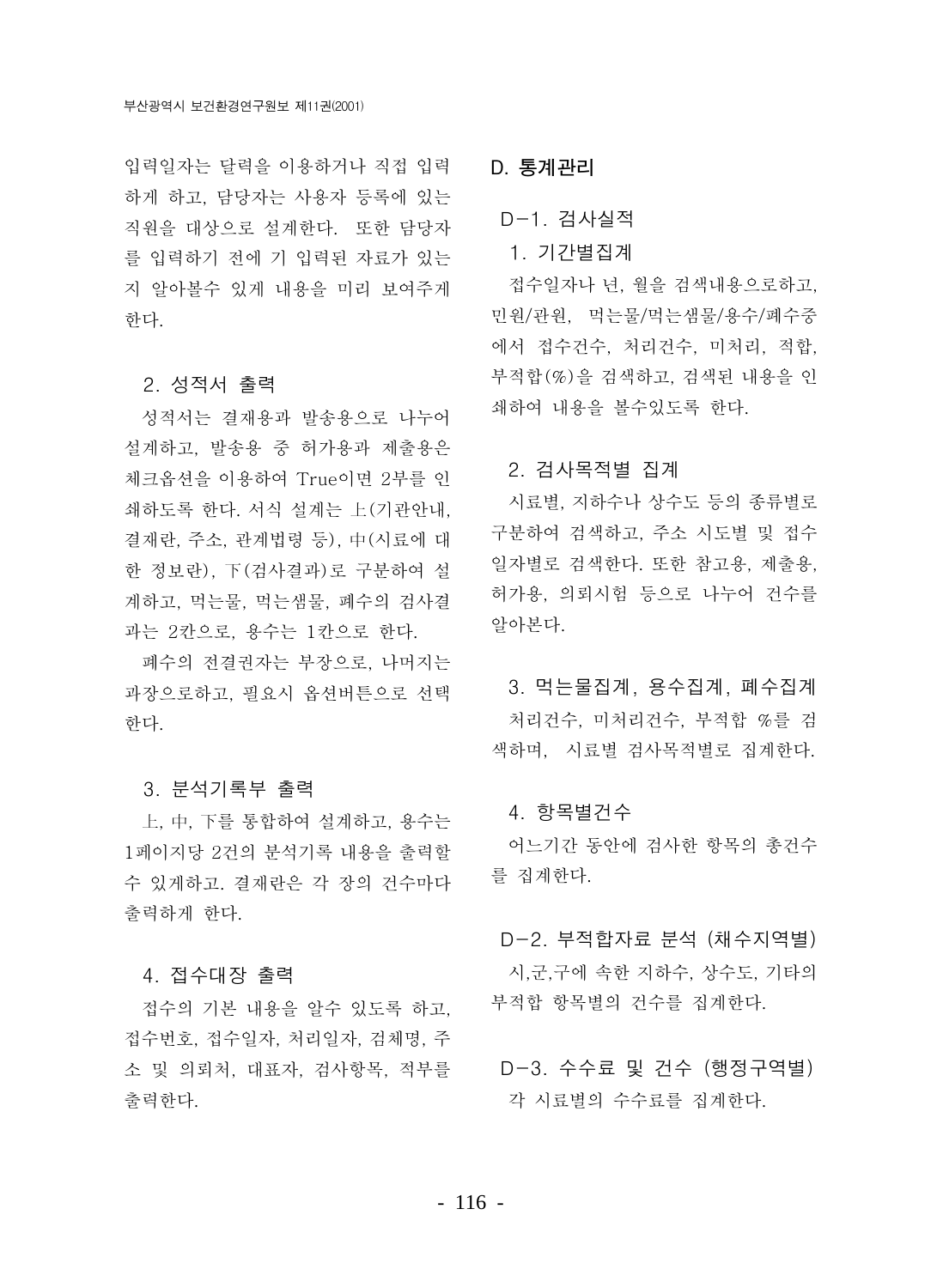E. 결과값 분석

부적합이 빈번하게 나오는 항목의 지역을 구분하여 집계하고. 농도범위를 알아본다.

#### F. 사용자 정보

1. 시스템관리

윈도우상에서 시스템의 기본적인 옵션 을 변경할 수 있도록 한다.

#### 2. 비밀번호 변경

사용자를 등록, 수정, 변경을 할수 있도록 한다.

3. 프로그램 설계를 위한 기초작업 3.1 프로그램 설계를 위한 이름 정하기 메뉴. 폼. 도구의 변수. 배열의 이름 지 어주는 규칙은 다음과 같이 정하였으며.

Table 4. Common DB and Recordset

의 DB와 Recordset을, Table 5는 DB와 Recordset의 사용 규칙을 각각 나타내었 다.

#### 3.1.1 사용 규칙

1) 대소문자를 구분하도록 하고. 메뉴 첫 글자는 대문자 M으로 시작한다.

② 폼 (저장할때)의 이름 첫글자는 대문자 F로 시작하고 확장자는 ~ .frm 으로한다.

3 Tool 속성창의 이름 (Name) 첫글자 는 소문자들로 시작하다.

4) 변수 이름의 첫글자는 소문자 v로 시작 한다. (주로 Combo에서 선택한 data 저장) 5 배열 이름은 dim으로 시작하고, Tool/변수 이름 끝에 검체명 대분류코드 (A, B, C, D)를 대문자로 붙인다.

6) 공통변수나 전역변수로 사용할 변수들 Table 4는 공통으로 사용할 프로그램속 ... 은 각 폼에서 지역변수로 선언하지 않는다.

| DB이름 | 사용할 Recordset                        | 도<br>용     | 비<br>고   |
|------|--------------------------------------|------------|----------|
| sdb  | $\text{src1}, \text{src2}$           | 수질사용자.mdb  | Table:2개 |
| wdb  | wrec                                 | 전국우편번호.mdb |          |
| cdb  | crec                                 | 수질코드.mdb   |          |
| idb  | jrecG, jrecA, jrecB,<br>jrecC, jrecD | 수질자료.mdb   | Table:5개 |

|  | Table 5. DB and Recordset application rule |
|--|--------------------------------------------|
|--|--------------------------------------------|

| 종<br>류        | 름<br>$\circ$ |  |
|---------------|--------------|--|
| Form          | 소문자frm       |  |
| CommandButton | 소문자c         |  |
| option        | 소문자opt       |  |
| TextBox       | 소문자t         |  |
| Label         | 소문자lbl       |  |
| Check         | 소문자chk       |  |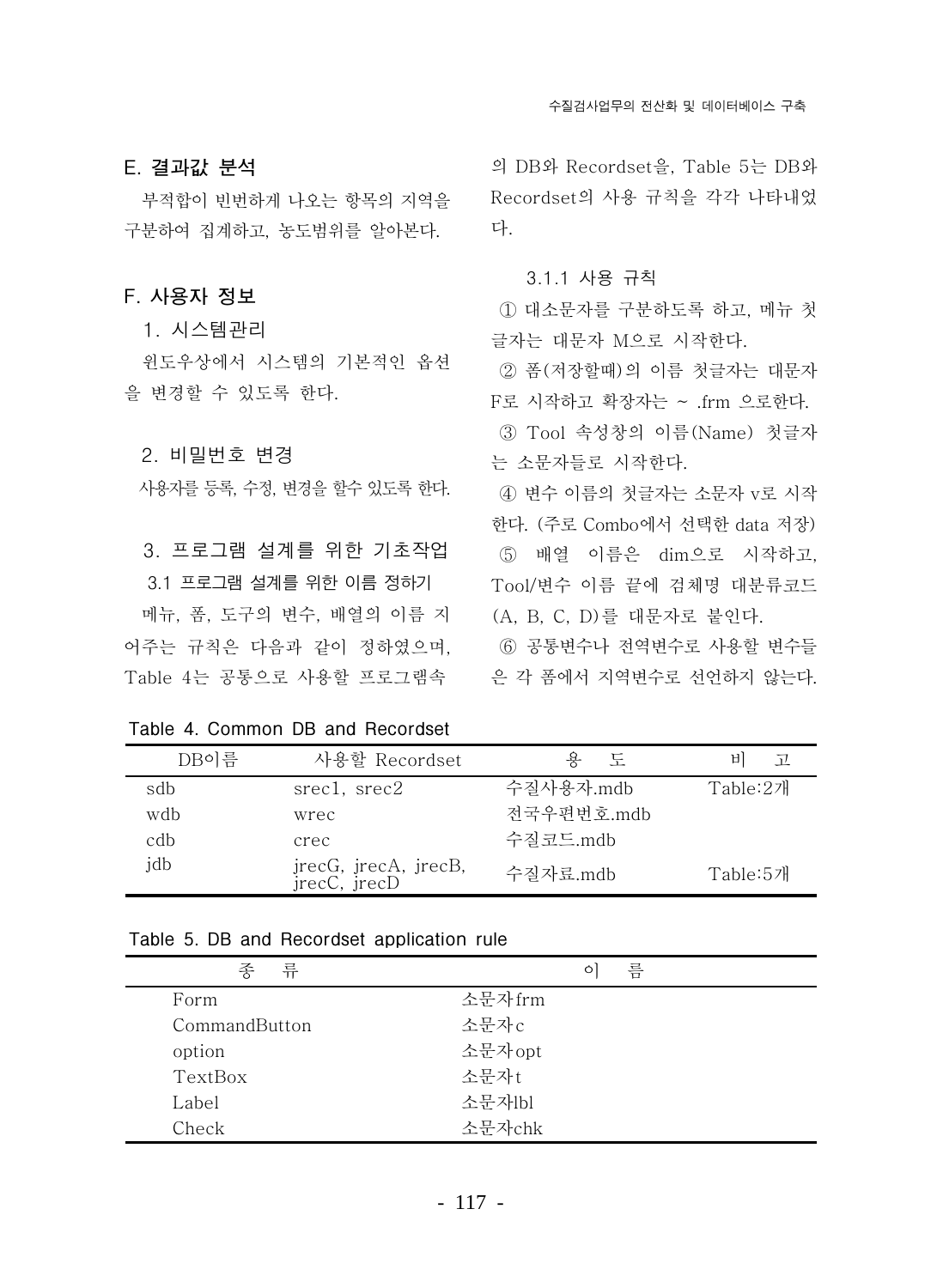#### 3.1.2 공동변수의 용도

Table 6은 공동변수의 용도를 나타내 었고, Table의 자료를 GetRows로 읽어 검체분류 코드, 항목별 배열에 저장될 배열에 저장하는 경우, 배열크기를 선언하<br>변수를 Table 7 ~ Table 11에 나타내었 지 않으며, 배열은 2차원이다.

3.1.3 배열에 수질코드.mdb에 저장

할 변수

다.

| 변수명                       | 사용용도                                |
|---------------------------|-------------------------------------|
| vMinGwan                  | 결과등록시 민원(1),관원(2) 구분 및 결과입력자료폼에서 사용 |
| vMun                      | 질의문(SQL) 수행                         |
| vJakup                    | 작업내용(먹는물/먹는샘물 등, 추가/수정/삭제/인쇄 등) 저장  |
| vId                       | 사용자 ID 기억                           |
| vSusuryo                  | 수수료 계산 또는 전달                        |
| vGyulgwa1                 | 검사자료 결과1                            |
| vGyulgwa2                 | 검사자료 결과2                            |
| $dim$ Hang $M$ ok $(100)$ | 기타 검사항목 체크된 것 기억                    |
| dimLocation(100)          | 기타에서 선택한 위치기억                       |
| dimBun(100)               | 기타에서 선택한 출력번호기억                     |
| dimWoo(500)               | 우편번호 저장                             |
| dimSido                   | 시도(2칸,x줄)                           |
| dimGugun                  | 구군(2칸,x줄)                           |
| dimDong                   | 읍면동(4칸,x줄)                          |
| w1,w2,w3                  | 시도, 구군, 읍면동 갯수                      |

Table 6. Use of association variable

#### Table 7. Grouping variable of sample name

| 변 수 명     |                | 름 |
|-----------|----------------|---|
| dimGumDae | 검체명대분류(2칸, x줄) |   |
| dimGumSo  | 검체명소분류(2칸, x줄) |   |

#### Table 8. Grouping variable of Drinking Water sample name

| 변 수 명  | 용<br>도           | 름<br>$\circ$   |
|--------|------------------|----------------|
| dim A  | 먹는물검사항목(10칸, x줄) | c3             |
| dimA6  | 먹는물6(1칸,x줄)      | c <sub>4</sub> |
| dimA7  | 먹는물7(1칸, x줄)     | c <sub>5</sub> |
| dimA8  | 먹는물8(1칸, x줄)     | c6             |
| dimA44 | 먹는물44(1칸,x줄)     | c7             |
| dimA45 | 먹는물45(1칸,x줄)     | c8             |
| dimA48 | 먹는물48(1칸,x줄)     | c10            |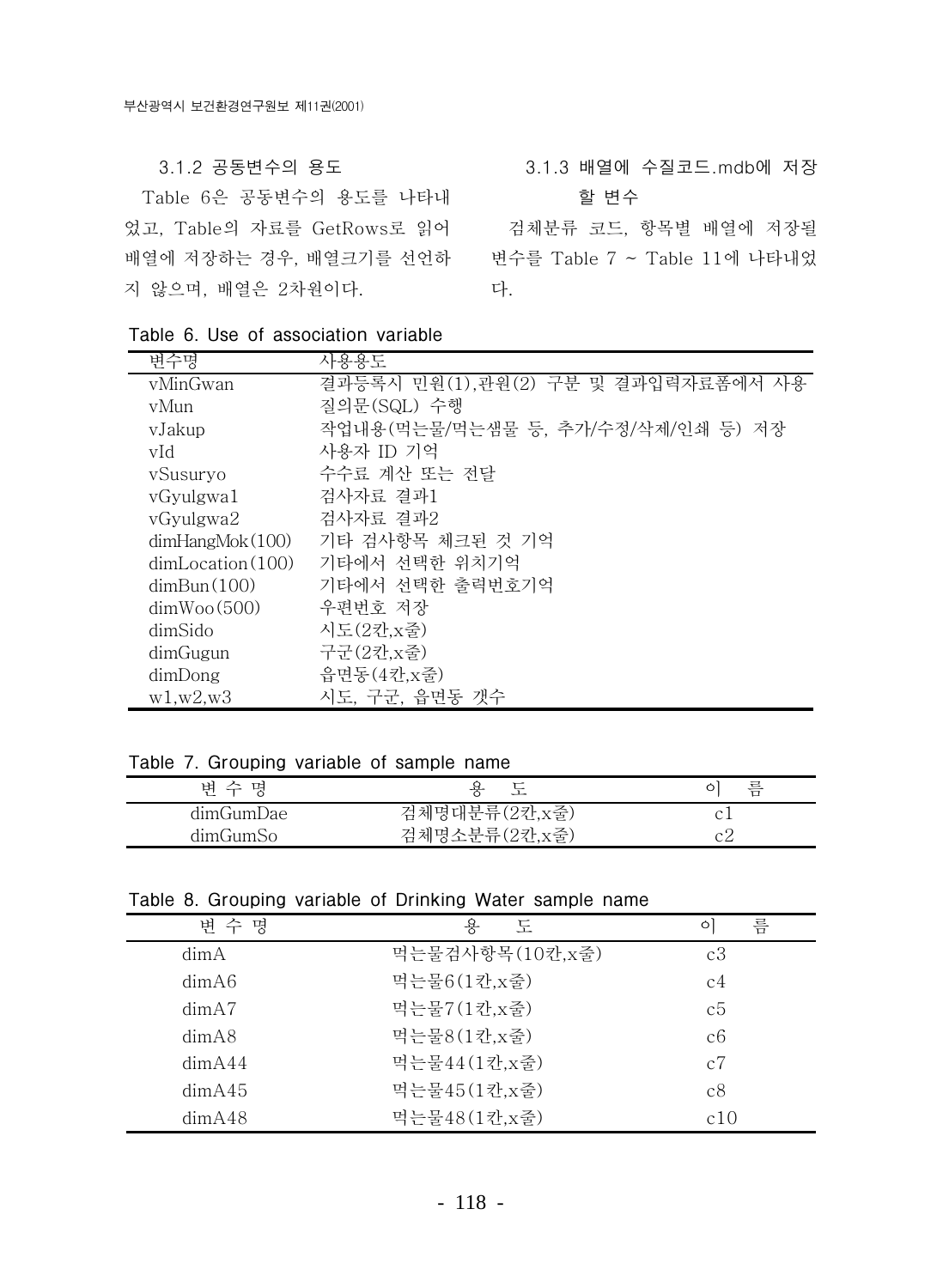| 변 수 명                | 욧<br>도       | 름<br>$\circ$ |
|----------------------|--------------|--------------|
| dimB                 | 먹는샘물(10칸,x줄) | c11          |
| $dim B_1^i e_i$      | 먹는샘물,제품제외    | c21          |
| $dim \text{B}$ je_po | 먹는샘물제품포함     | c22          |
| dimBwon_je           | 먹는샘물 워수제외    | c23          |
| dimBwon_po           | 먹는샘물 워수포함    | c24          |

Table 9. Grouping variable of Mineral Water sample name

Table 10. Grouping variable of Industrial Water sample name

| 변수명      | 도<br>욧 | 름   |
|----------|--------|-----|
| dimCseng | 생활용수   | c12 |
| dimCnong | 농업용수   | c19 |
| dimCgong | 공업용수   | c20 |

Table 11. Grouping variable of Waste Water sample name

| 변 수 명     | 욗<br>도            | 름<br>$\circ$ |
|-----------|-------------------|--------------|
| dimD      | 폐수(5칸,x줄)         | c13          |
| dimDga    | 폐수 (가지역, 5칸, x줄)  | c14          |
| dimDna    | 폐수 (나지역, 5칸, x줄)  | c15          |
| dimDchung | 폐수 (청정지역, 5칸, x줄) | c16          |
| dimDtuk   | 폐수 (특례지역, 5칸, x줄) | c17          |
| dimUpjong | 페수업종명             | c18          |

3.2 자료관리를 위한 데이터 베이스 설계

#### 3.2.1 전국우편번호.mdb

 $D/B$  Table은 Table  $12 \sim$  Table  $14$ 에 나타내었다.

#### 3.2.2 수질사용자. mdb

프로그램 사용자관리를 위한 D/B는 Table 15 ~ Table 16에 나타내었다. 검 사결과자료를 저장하기한 mdb는 기본자 시료채취 장소 및 주소관리를 위한 료, 먹는물 검사결과, 먹는샘물 검사결과, 용수 검사결과. 폐수 검사결과 테이블이 있다.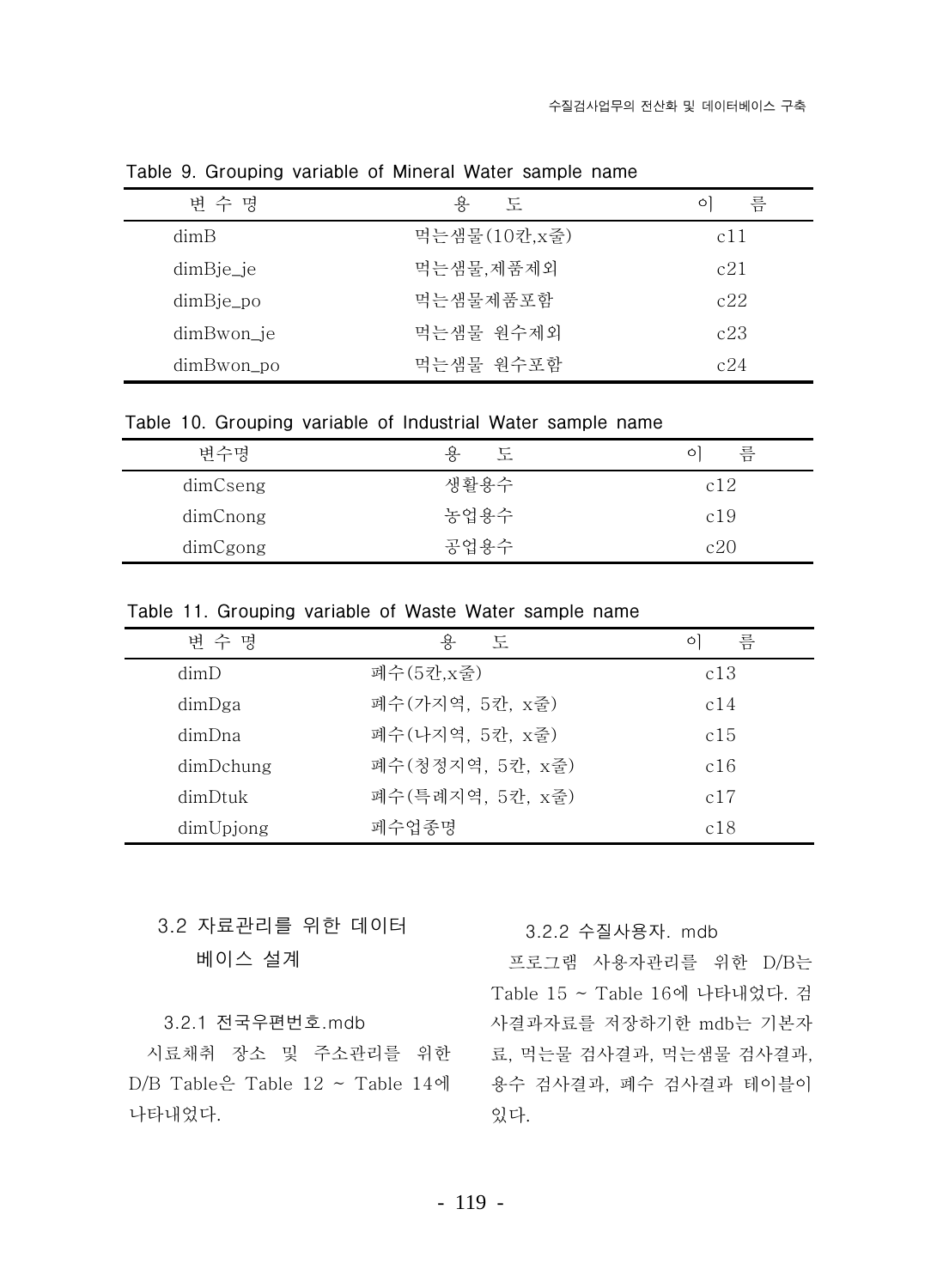| -      |     |                |    |
|--------|-----|----------------|----|
| 필<br>드 | ≏   | ⇁<br>ᅱ<br>$-1$ | Ħ. |
| 시도     | 문자열 | 10byte         |    |
| 시도약자   | 문자열 | 10byte         |    |

Table 12. City and Province Table

Table 13. District and County Table

| $\sim$ $\sim$<br>필<br>، ب<br>$\overline{\phantom{0}}$ |                                                           | $\overline{\phantom{a}}$<br>⇁ | $\sim$<br>□ |
|-------------------------------------------------------|-----------------------------------------------------------|-------------------------------|-------------|
| $L - 1$<br>ر جات پ<br>$\overline{\phantom{a}}$        | $\overline{\phantom{0}}$<br>$\overline{\phantom{0}}$<br>亡 | ⊥∪byte                        |             |
| ∽                                                     | $\overline{\phantom{0}}$<br>$\sim$                        | $\ddot{\phantom{0}}$<br>ີ     |             |

Table 14. Town and Block Table

| 필      | 성<br>속 | 彐      | ЫI        |
|--------|--------|--------|-----------|
| 0 우편번호 | 문자열    | 10byte |           |
| 1 시도약자 | 문자열    | 10byte | 광역시 및 도   |
| 2 구군   | 문자열    | 30byte | 소도시 및 구/군 |
| 3 읍면동  | 문자열    | 30byte | 읍면동 및 리   |

Table 15. Table1 Table

| 필<br>드 | 성<br>속 | $\overline{Z}$<br>크 | 비<br>고               |
|--------|--------|---------------------|----------------------|
| ID     | 문자열    | 10byte              | 기본키. 사용자ID           |
| 성명     | 문자열    | 10byte              |                      |
| 생년월일   | 날짜/시간  | 날짜(L)               |                      |
| 비밀번호   | 문자열    | 10byte              | 사용자의 비밀번호            |
| 시작일    | 날짜/시간  | 날짜(L)               | 프로그램 사용 시작일          |
| 종료일    | 날짜/시간  | 날짜(L)               | 프로그램 사용 종료일          |
| 사용여부   | 예/아니오  |                     | ☑를 하면 사용가능, 아니면 사용불가 |

Table 16. Table2 Table

| 필<br>匸 | 성<br>속 | 71<br>彐  | 日<br>고                                       |
|--------|--------|----------|----------------------------------------------|
| BUN    | 일련번호   | 정수(Long) | 기본키                                          |
| ID     | 날짜/시간  | 10byte   |                                              |
| 시작     | 날짜/시간  | 날짜(L)    | 자료관리 프로그램 시작(open) 시간<br>날짜형식 yyyy-mm-dd 오전  |
| 종료     | 날짜/시간  | 10byte   | 자료관리 프로그램 종료(close) 시간<br>날짜형식 yyyy-mm-dd 오전 |
| 작업     | 무자열    | 80byte   | 작업표시                                         |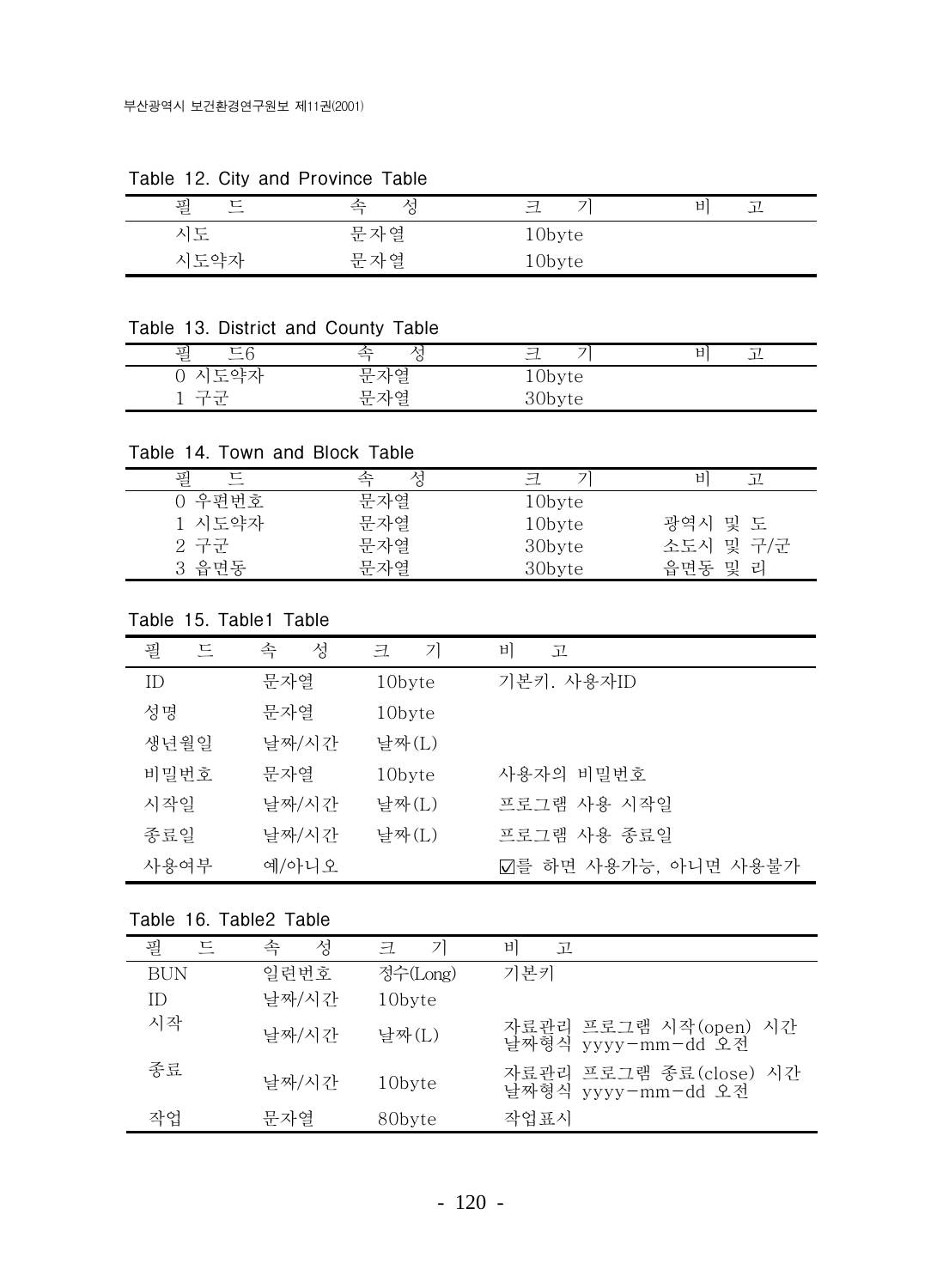※ 사용규칙

① Table1속의 자료는 Access에서 직 C:\수질자료관리프로그램\ 접 입력하고 일단 입력(등록)후는 절대 삭제하지 않는다.

2) 사용자가 더 이상 프로그램 사용할 일 이 없으면 종료일 입력하고 사용여부의 ✔를 제거한다.

③ 만일 ID를 수정 요청시 기존 ID는 사 용 중지시키고 새로운 ID를 부여하다.

④ 비밀번호는 최초에는 Access상에서 직접 등록하지만 나중 프로그램상에서 수 정할 수 있게하다.

⑤ Table2의 자료는 프로그램이 수행하 면 자동으로 저장되도록 하다.

⑥ Table2의 BUN 필드는 누가 사용하든 사용할 때마다 값이 1씩 자동 증가된다.

(7) Table2의 "작업 " 필드에는 다음과 같이 프로그램에서 자동 기록되도록 한다.

예) ○○○;○○○;○○○;○○○;○○ ○; ;(semicolon)은 구분표시로 코드보 기에서 처리

#### 3.3 프로그램에 사용할 폼 및

#### 테이블 종류

폼 및 데이터베이스 설계에 사용될 폼 은 자료등록, 결과등록, 자료출력등 46개 가 소요되며, 테이블은 검체명대부류, 검 체명소분류, 먹는물검사항목 등 24개로 총 70여개가 소요된다.

3.4 자료저장을 위한 폴더 설계

3.4.1 실행파일 및 그램파일 저장 폴더 수질자료관리프로그램.exe  $\sim$ .jpg

3.4.2 프로그램 폴더 C:\수질자료관리프로그램\PROGRAM\ 수질자료관리프로그램.vbp  $\sim$ .frm SuModule, bas

3.4.3 우편번호 및 수질코드 저장 폴더 C:\수질자료관리프로그램\DB1\전국우편 변호.mdb. 수질코드.mdb

## 3.4.4 사용자 데이터베이스 및 수질 자료 폴더

C:\수질자료관리프로그램\DB2\수질사용 자.mdb

C:\수질자료관리프로그램\DB3\수질자 - 류 mdh

#### 3.5 모듈설계

3.5.1 배열과 모듈에서 사용할 변수 배열명은 먹는물 검사항목은 dim-GumsaHangA(10)로 선언하고, 크기는 10으로 두며, 값은 g5로 한다. dim-GumsaMokA(10) 먹는물 검사목적(g6) 등으로 15개를 선언하다.

#### 3.5.2 변수의 원칙

모든 Form에 사용할 변수 및 배열 선언 하고, 여기에 선언된 이름과 같은 이름을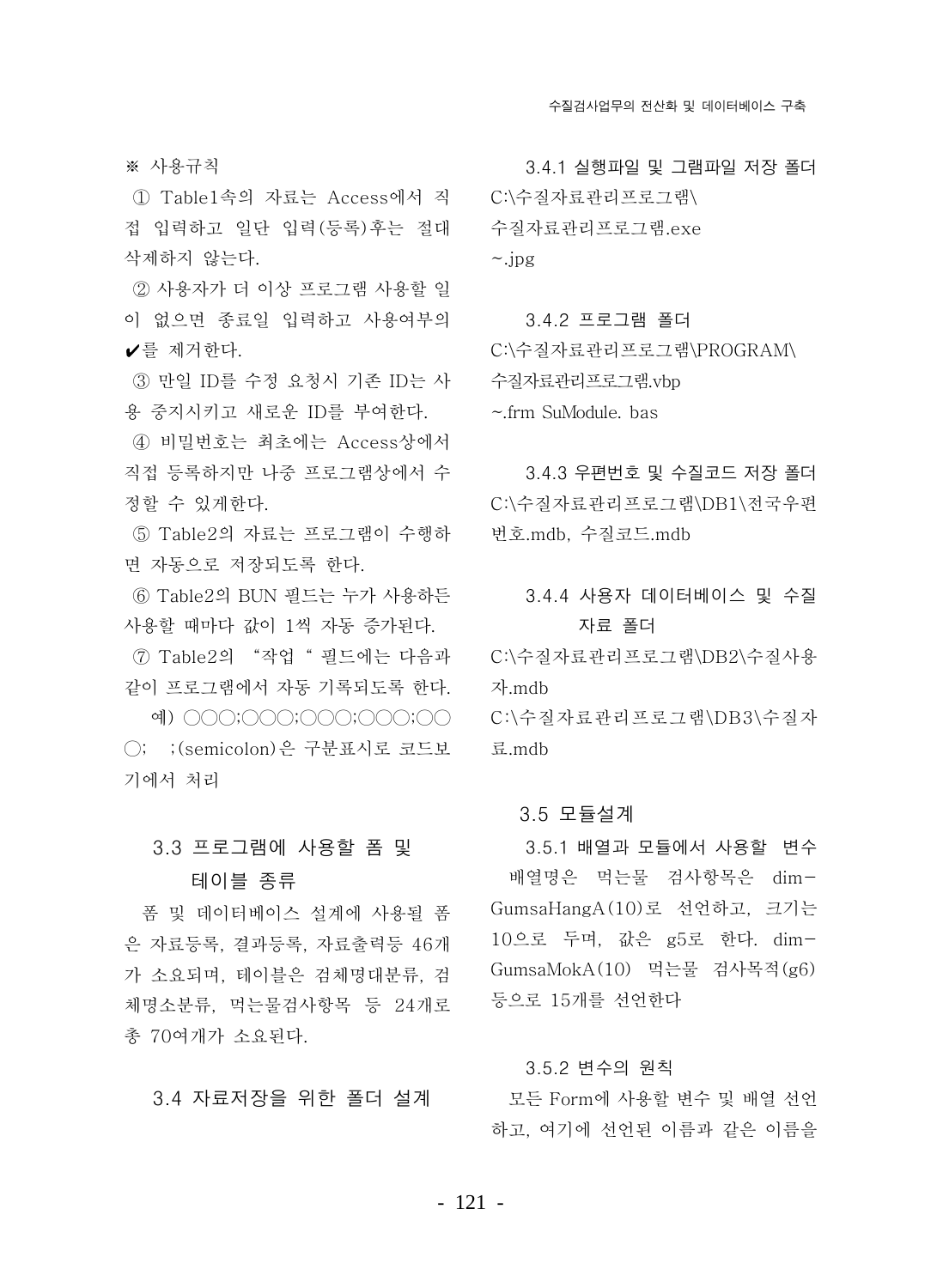각 폼에서 선언하지 않는다. 또한 데이터 베이스 연결과 사용자 함수를 정의한다. 그리고 콤보상자에 넣을 자료는 직접 코 딩하며, 이 자료는 다른 폼에서 수행해야 실제 저장되는 자료다.

3.5.3 코드작성에 사용할 변수 정하기 1 작업에 필요한 배열 및 변수 선언 (Option Explicit)

1) 수질사용자 : Public sdb As New ADODB.Connection

2) 수질코드 : Public cdb As New ADODB.Connection

3) 항목건수통계에 사용 : Public dim- $HangSu(100)$ 

4) 수수료, 민관구분, 결과1·2 : Public vId, vJakup, vSusuryo, vMun, vGyulg wa1, vGyulgwa2

5) DB 이름 및 레코드 선언 : Public cdbname, wdbname, jdbname, sdbname As String

6) 전국우편번호 : Public wdb As New ADODB.Connection

7) 수질자료(DB3) : Public idb As New ADODB.Connection

8) 기본자료 Table : Public jrecG As New ADODB.Recordset

9) 먹는물검사결과 Table : Public irecA As New ADODB.Recordset

10) 먹는샘물검사결과 Table : Public jrecB As New ADODB.Recordset

11) 용수검사결과 Table : Public jrecC

As New ADODB.Recordset

12) 폐수검사결과 Table : Public irecD

As New ADODB.Recordset

13) 기타검사항목 : Public dimHangmok

 $(100)$ , dimLocation $(100)$ , dimBun $(100)$ 

14) 인쇄에 사용 : Public dimHE(10)

② 테이블속의 자료를 저장할 배열과 자 료갯수를 저장할 변수 선언

1) 우편번호 : Public dimWoo(500)

2) 시도 구군 음면동 : Public dimSido. dimGugun, dimDong

3) 시도, 구군, 읍면동 개수 : Public w1,  $w2. w3$ 

4) 검체명대,소 : Public dimGumDae, dimGumSo

5) 먹는물 : Public dimA, dimA6, dimA7,  $dimA8$ ,  $dimA44$ ,  $dimA45$ ,  $dimA47$ ,  $dimA48$ 

6) 먹는샘물 : Public dimB, dimBje\_je, dimBje\_po, dimBwon\_je, dimBwon\_po 7) 용수 : Public dimCseng, dimCnong, dimCgong

8) 폐수 : Public dimDga1, dimDna1, dimDchung1, dimDtuk1, dimUpjong,  $dimDga2$ ....

9) 수질코드 23개 Table자료 개수 : Public C1 ~ C24(C13제외)

10) 폐수검사 항목 : Public dimD, dimDesna. dimDbesn. dimDbcsna. C<sub>13</sub>, C<sub>25</sub>, C<sub>26</sub>, C<sub>27</sub>

11) 폐수지역 : Public C30, C31, C32,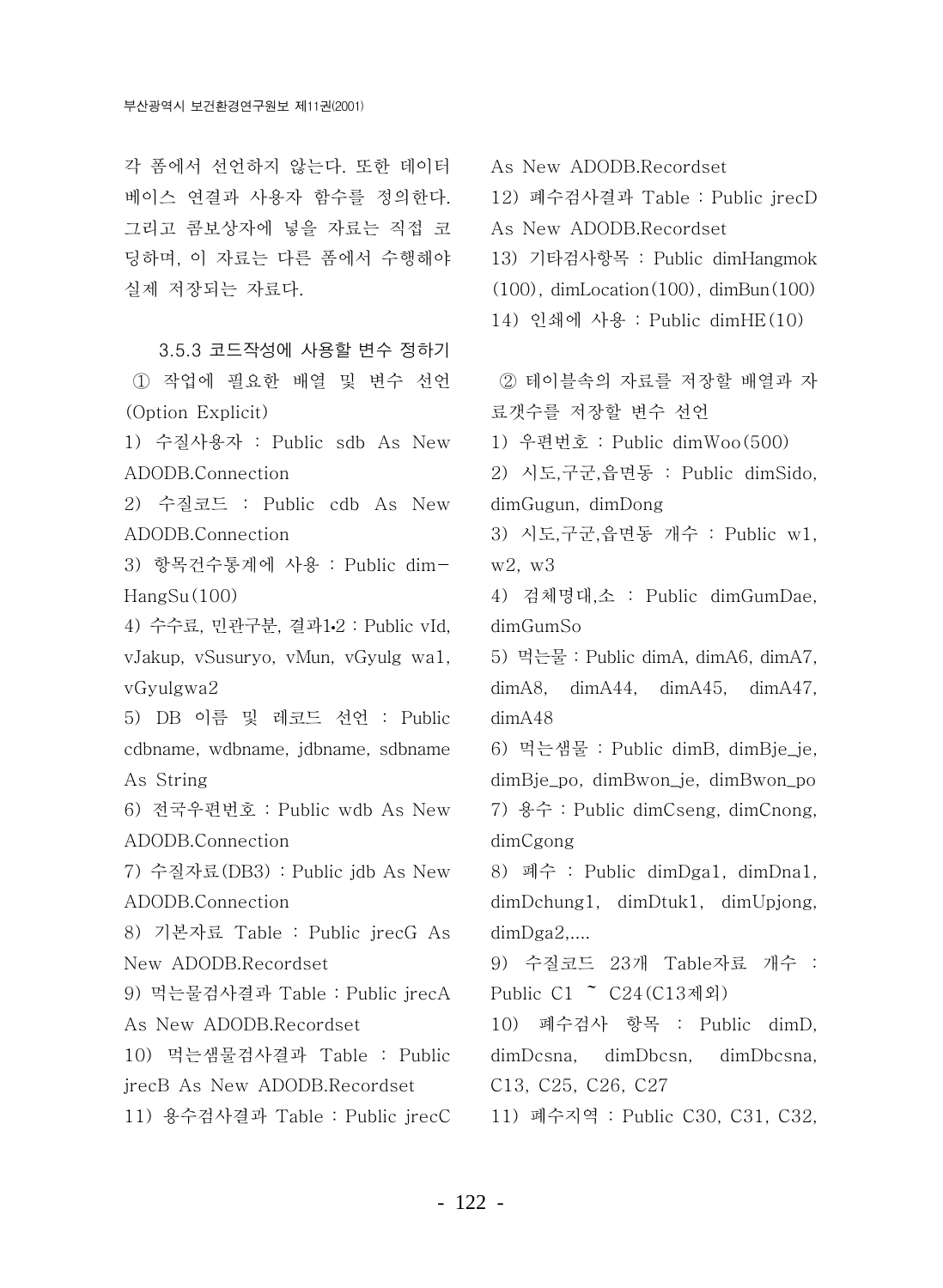12) 기타 : Public s1 3 콤보에 넣을 자료를 저장할 배열과 그 자료갯수를 기억할 변수 선언 1) Public  $dimUsongA(10)$ ,  $dim CheSuA(10)$ , dim $GumsaMokA(10)$ , dim- $GumsaHangA(10)$ 2) Public G5, G6, G7, G8 3) Public  $dimUsongB(10)$ ,  $dimChe=$  $SuB(10)$ , dim $GumsaMokB(10)$ , dim- $GumsaHangB$  (10) 4) Public G13, G14, G15, G16 5) Public dimUsongC $(10)$ , dim- $CheSuC$  (10),  $dimGumsaMokC$  (10),  $dimGumsaHangC(10)$ 6) Public G21, G22, G23, G24 7) Public dimUsongD(10), dimGumsaMokD  $(10)$ , dimGumsaHang $D(10)$ 8) Public g29, g30, g31 9) Public dimJongbyul $D(10)$ , dim-Jiyuk $D(10)$  → 폐수 10) Public g32, g33 11) Public vDaeumLeejun, vMinGwan. MinGwan\_Gubun, Swt, Msg, Gyul2 12) Public DaeumA, DaeumB, Daeum C. DaeumD 4) 사용자 프로시져 (Procedure) 정의 데이터베이스 접속을 위한 변수는 다음과 같이 선언하다. Sub db  $conn()$ cdbname = "C:\수질자료관리프로그램

 $C33$ 

\DB1\수질코드.mdb" wdbname = "C:\수질자료관리프로그램 \DB1\전국우편번호.mdb" sdbname = "C:\수질자료관리프로그램 \DB2\수질사용자.mdb" jdbname = "C:\수질자료관리프로그램 \DB3\수질자료.mdb" cdb.ConnectionString  $=$  "Driver={Microsoft Access driver  $(*.\text{mdb})$ :DBQ=" & cdbname  $wdb$ . Connection String = "Driver={Microsoft Access driver  $(*.\text{mdb})$ : password=1111;  $DBQ = "$  & wdbname  $jdb$ . Connection String = "Driver={Microsoft Access driver  $(*.\text{mdb})$ :DBQ=" & idbname  $sdb$ . Connection String = "Driver={Microsoft Access driver  $(*.\text{mdb})$ ;DBQ=" & sdbname End Sub

# 4. 먹는물 자료등록 프로그램의 알고리즘

민원 · 관원 자료를 등록하기 위한 폼으 로, 폐수자료 등록을 위한 폼에는 채수장 소 대신 의뢰번호로 하고 세부업종을 입 력할 Text도 별도로 설계한다.

# 4.1 자료등록을 위한 대략적 알고리즘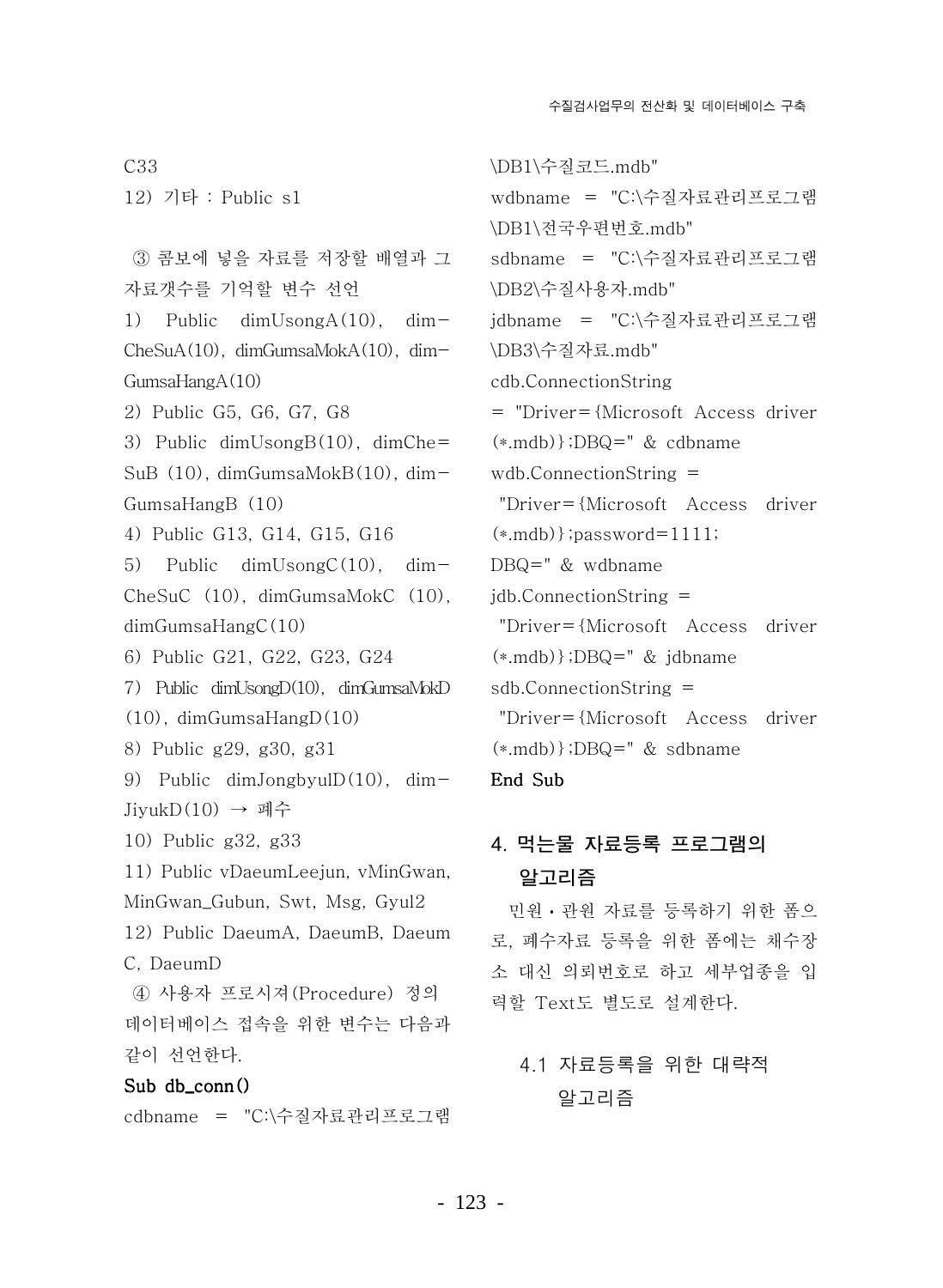4.1.1 접수등록시 자료검색 vJubA(접수번호) 曰 or LostFocus tSiryo1A ←tJubA, tSiryo2로 이동 If 찾았으면 then If 검체명="A" then Call ScreenChulA : 화면출력 ←필드 (검사항목만큼 리스트에도 출력) vJakup="1EA" : 수정. (모든 항목 수정 가능. 삭제할 수도 있음) Else 다음 검체명="A" 검색한다. then Endif Else vJakup="1AA" : 추가. 각 필드에 자료 입력 then Endif vSiryo2A(시료번호2) GotFocus vSiryo2A ←1(초기값) / 직접입력 /  $UpDown\bar{z}$ vSiryo2A(시료번호2) 딘 / LostFocus  $vJubsuYearA=Year(tNaIA)$ vJubsuYearA+tSiryo1A+tSiryo2A로 검색 : 접수연도+시료1+시료2 If 찾았으면 then If 검체명="A" then Call ScreenChulA : 화면출력 ←필드 (검사항목만큼 리스트에도 출력) vJakup="1EA" : 수정. (모든 항목 수정 가능. 삭제할 수도 있음) Else 다음 검체명="A" 검색한다. Endif Else vJakup="1AA" : 추가. 각 필드에 자료 입력 Endif

#### 4.1.2 주소등록

 $Combol(\lambda | \Sigma)$  Click : vSidoA ← Combo1, tCheSidoA  $\leftarrow$  vSidoA  $Combo2(77)$  Click : vGugunA  $\leftarrow$ Combo2 : Combo1에서 선택한 시도에 해당하는 자료만 표시 tCheGugunA  $\leftarrow$  vGugunA Combo3(음면동) Click vDongA ←Combo3: Combo1, Combo2 에서 선택한 것에 해당하는 자료만 표시 tDongA ←vDong vJusoWooA←우편번 ਨੋ

4.1.3 검체명 및 항목등록 Combo4 (검체명) Click vGumA ←Combo4 : 검체명 소분류 선 택(예: 지하수, 상수도 등) Combo5(검사항목) Click : 검사항목 내 용은 모듈 참조  $vH$ ang $A \leftarrow$ Combo5 select case vHangA Case "기타 : 검사항목수+900 (모달로 수행 ) GumListA  $\leftarrow$  dimHangMok, dimBun: 선택된 검사항목, 번호 저장된 배열 Case else GumListA ← 배열(dimA6 등)속의 자료 를 dimA에서 찾아 한글명 출력 End Select

4.1.4 기타내용 Combo6(검사목적) Click vMokA ←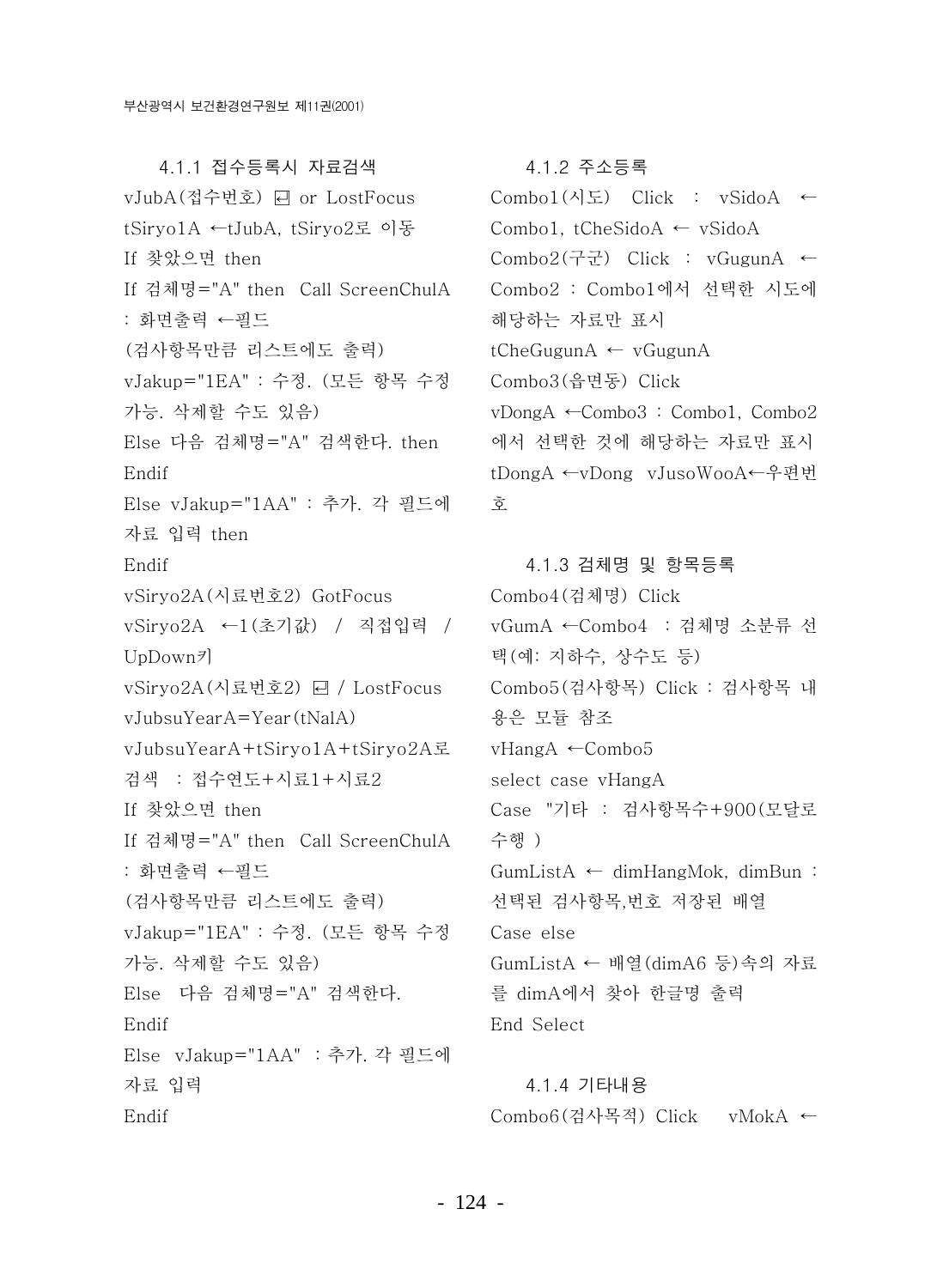수질검사업무의 전산화 및 데이터베이스 구축

Combo<sub>6</sub> Combo7(우송방법) Clickv UsongA ←  $Combo7$ Combo8(채수방법) Clickv ChesuA← Combo<sub>8</sub> cSave1A(저장후계속1) Select case vJakup Case "1AA" Call ChugaGibonA : 추가저장  $ch<sub>11</sub>A = ch<sub>11</sub>A + 1$ Call Screen\_ClearA : 화면 깨끗이 Case "1EA" Call SujungGibonA : 수정저장  $sujA = sujA + 1$ Call Screen\_ClearA : 화면 깨끗이 End select tJubA ← 마지막번호+1 / 직접입력 cSave2A (저장후계속2) : 화면 내용 남 겨둠 select case vJakup Case "1AA" Call ChugaGibonA,  $chuA = chuA + 1$ Case "1EA" Call SujungGoibonA,  $sujA=sujA+1$ End select tSiryo2A ← tSiryo2A+1 / 직접입력

4.1.5 자료삭제 cSakjeA(삭제) 삭제확인 후 삭제 vJakup="1DA" : D:삭제, A:먹는물 sakA=sakA+1 : 검사결과 Table의 해 당 자료 모두 삭제

4.1.6 이전 · 다음자료 검색 cLeejunA(이전자료) MovePrevious if Not BOF then if 검체명="A" then Call ScreenChulA : 화면출력 ←필드 else 이전검체명="A" 검색 아니면 msgbox "자료없음" cDaeumA(다음자료) MoveNext if Not EOF then if 검체명="A" then Call ScreenChulA : 화면출력 ←필드 else 다음검체명="A" 검색 아니면 msgbox "자료없음"

#### 4.2 결과등록 처리방법

수질검사 결과 처리를 위한 메인폼은 Fig. 1과 같으며, 입력구분이 "항목별" 인 경우는 "결과값" 인지 "수식" 인지를 확인하여 둘 중 한가지는 Enable속성을 False 시킨다.

접수연도와 시료번호1, 2 + 검사항목 (출력번호)로 검사결과 Table에서 검색 (끝에서부터)한 다음 검사결과 Table이 EOF가 될 때까지 반복한다.

같은 항목이지 확이하여 같으면 결과자 료 입력후 저장하고 아니면 MoveNext 시키면서 다음 검사항목을 찾는다.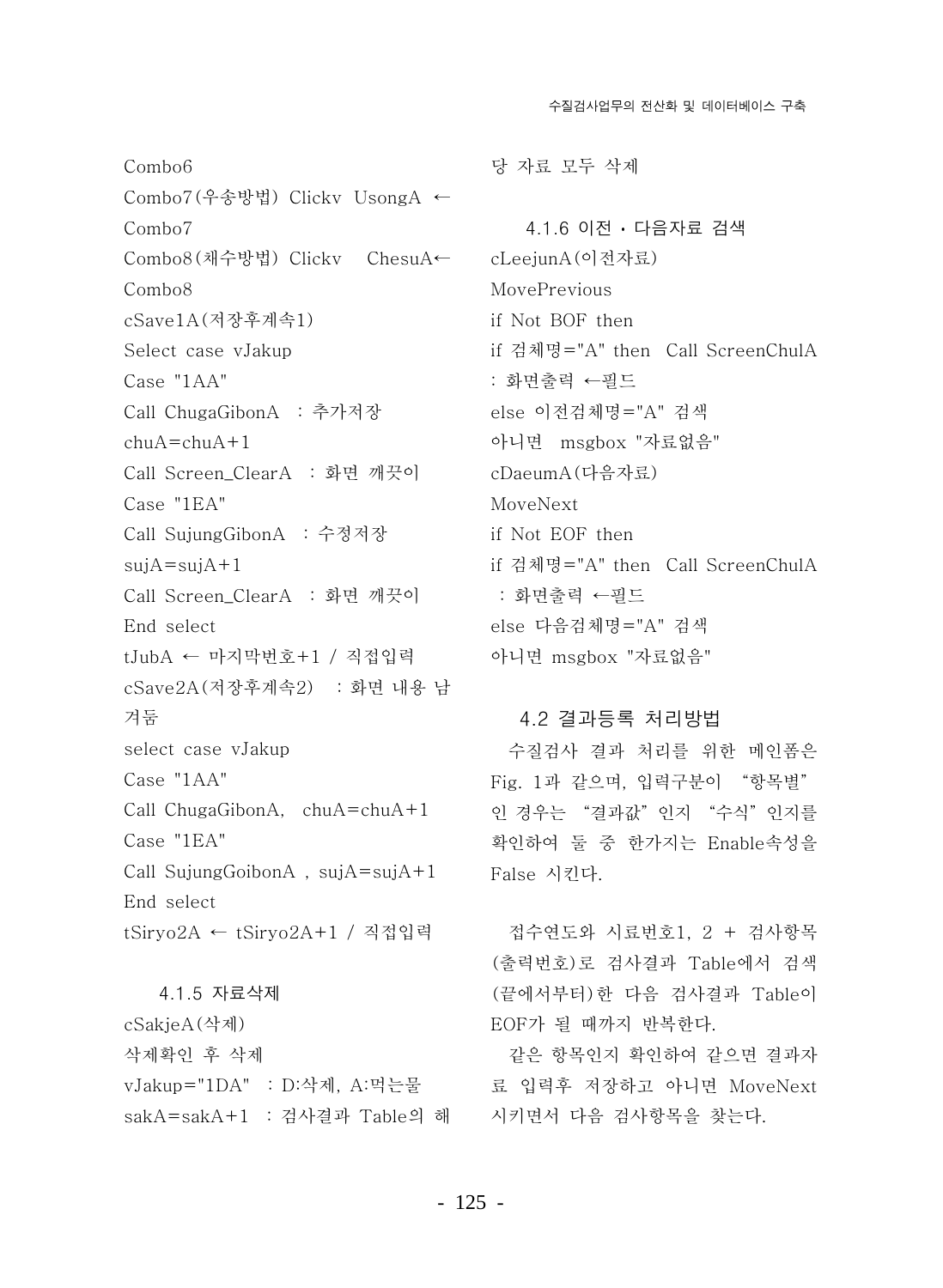4.2.1 결과 저장

1) 입력방법이 항목별인 경우

항목별 선택시 수식입력을 위한 폼을 출력시킨다.

1 결과1 : 계산된 결과값

② 결과2 : 아래의 방법에 따라 정보를 · 2) 입력구분이 "건수별"인 경우 저장한다.

기준치1. 2이 없을 경우 : 결과1을 결과2 에도 저장한다.

기준치1이 "문자열"인 경우

기준이 "음성"일 때 : 결과1=음성 → 결과2= "적합" 아니면 결과2= "부적합"

기준이 "불검출"일 때 : 결과1=0 이면 적합. 아니면 부적합

결과1=불검출 → 결과2= "적합", 아니 Form을 닫는다. (Unload) 면 결과2= "부적합"

기준이 "무취"일 때 : 결과1=적합 → 결과2= "적합, 아니면 결과2="부적합" 기준이 "무미"일 때 : 결과1=적합 → 결과2= "적합", 아니면 결과2= "부적합"

③ 기준치가 숫자이면서 하나만 있을 경우 결과1<=기준치1 이면 "적합"

4) 기준치가 숫자이면서 둘 다 있을 경우 결과1>=기준치1 and 결과1<=기준치2 이면 "적합" 아니면 "부적합"

⑤ 검사결과 Table(해당 연도시료번호) ← 결과값 저장

기본자료 Table (해당 연도시료번호) ← 판정결과 저장

검사결과 자료가 수정인지 새로 입력한 것이지 확이해 두다.

6 다음의 검사항목을 찾아 보여준다.

이때 연도시료번호로 기본자료 Table에 서도 검색하여 그 자료를 보여준다. ※ Form을 닫지 않고 계속 작업한다. 검 사결과 Table이 EOF가 될때까지.

결과값 또는 수식 둘중에서 입력하고 저장버튼(cSave Click)을 누른다. 검사결과 Table (해당 연도시료번호)에 결과값을 저장한다. 기본자료 Table(해당 연도시료번호)에 파정결과를 저장하다. 검사결과 자료가 수정인지 새로 입력한 것이지 확이해 두다.

# 4.3 간단히 찾기 처리방법 및 대략적 알고리즘

민원/관원 및 검체명과 접수연도를 선택하고, 대표자와 의뢰처를 입력후 "확인" 버튼을 클릭하면 시료번호, 채 수장소, 시설명, 의뢰처, 대표자, 접수일 자, 처리일자, 검사결과가 Flexgrid로 나 타나게 한다. 이때 총 검색건수는 메시 지 박스를 이용하여 표시한다.

#### 4.3.1 확인버튼 클릭시

민원/관원/검체명/접수연도 선택여부 확 인, 대표자/의뢰처 입력 여부 확인, 검색을 실시한다. 검색결과 Flexgrid에 나타난 자료중 어떤 시료번호를 마우스로 누르면 (click) 그 시료번호에 해당하는 상세보기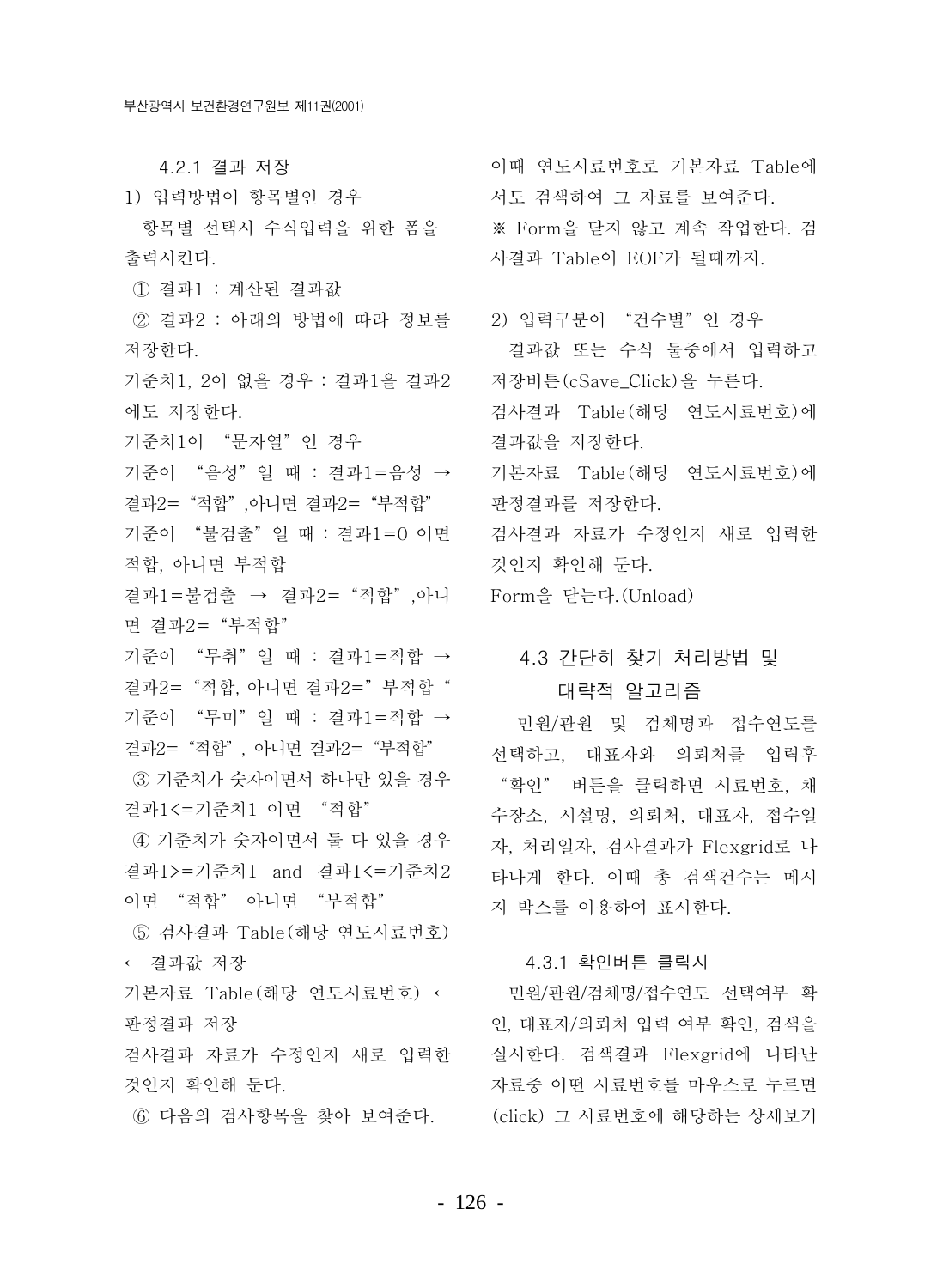폼이 나타나다.

변수에 저장할 내용은 검체명대분류 =vGumDae And left(연도시료번호,4)  $=vYear$ . And right (연도시료번호.1)=vMinGwan And 대표자=tDae And 의뢰처=tChu로 한다. If RecordCount>0 then  $vS_{11}=0$ 반복 Flexgrid 출력  $vSu = vSu + 1$ Label3  $\leftarrow$  vSu Else Msgbox "자료가 없습니다." End if Private Sub FG1 dblclick() FG에서 선택한 시료번호를 저장 frmGumsa\_gyulgwa\_sangse.Show 1 End Sub

#### 4.4 성적서 출력 방법

모든 검사항목을 출력하고, 검사 신청하 지 않은 항목은 -(hyphen)으로 표시하 며, 시행일자는 폼에서 입력받은 발송일자 로 표시한다. 이때 발송일자는 기본자료 table에도 저장한다.

접수번호는 시료번호1과 같고 채수일시 는 출력하지 않으며, 출력선택에서 입력한 시료번호 또는 기간에 해당하는 모든 자 료를 인쇄한다.

확인버튼을 클릭하고 Check1이 True 이면 검색된 자료를 2회(제출용, 허가용)

반복 인쇄하고 False이면 1회로 끝낸다. 출력선택에서 시료번호 선택시 검색코드 는 "접수연도+시료번호1,2,3,4+민관구분 +검체명대분류"을 더한 코드로 하고 기 본자료 Table에서 위의 검색코드로 검색 한다. 검색된 자료를 대상으로 해당 검사 결과 Table에서 다음을 검색한다. "접수 연도+시료번호1.2" 기본자료 Table의 한 자료에 대해 검사결과 Table의 여러 자료 를 인쇄한다. 이때 결재용, 발송용 구분하 여 인쇄한다.

#### 4.5 수질자료 검사기간별 집계방법

기본자료 Table을 이용하고 접수건수 는 기간 중 접수된 총 건수로 하며, 이는 처리와 미처리자료도 포함한다. 처리는 발 송일자가 있는 것이며 미처리는 발송일자 가 없는 것을 검색하여 카운트하고, 발송 일자가 있고 종합판정에 "적합" 또는 "상기항목적합"으로 된 것은 적합자료 로 통계하다. 발송일자가 있고 종합판정에 "부적합" 으로 된 것은 부적합 자료로 통계한다.

실행을 위한 대강의 알고리즘은 접수일 자 또는 접수연도나 월 둘로 출력하고, 접 수일자의 경우 접수번호2는 없어도 된다. 위의 출력형태 중 1월~12월은 없고 접수 건수, 미처리, 처리만 출력한다. 접수연도 나 월의 경우는, Combo3, 4는 선택안해 도 된다. 종합출력, 월별출력 둘 중 한가지 만 출력한다. 종합출력은 접수일자로 출력 하였을 경우와 동일하다. 월별출력은 위의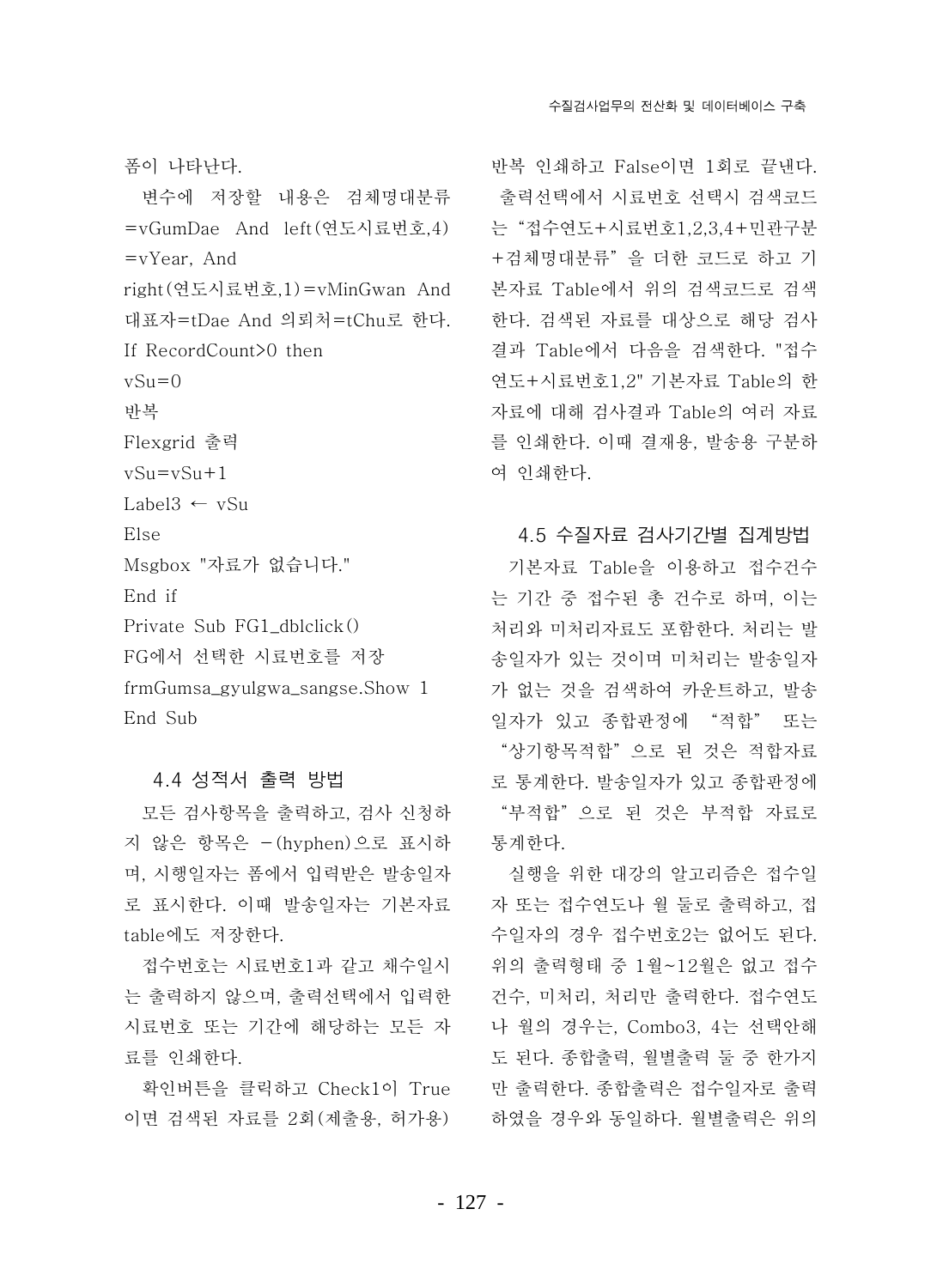출력형태대로 출력하다. Recordset Public srec2 As New ADODB. 5. 코드작성 Recordset  $As$ **New** ADODB. Public cdb 프로그램운영에 필요한 모듈설계코드 Connection 수질코드 는 다음과 같다. Public crec As **New** ADODB. Recordset Public vId, vJakup, vSusuryo, vMun, Public dimWoo(500) 우편번호 vGyulgwa1, vGyulgwa2 Public dimSido, dimGugun, dimDong Public dimHangmok(100), dimLocation 시도,구군,읍면동 (100), dimBun(100) 기타검사항목 Public w1, w2, w3 시도,구군,읍면동 Public dimHE(10) 인쇄에 사용 갯수 Public cdbname, wdbname, jdbname, Public dimGumDae, dimGumSo 검체 sdbname As String 명대, 소분류  $Public \quad \text{wdb}$ **New** ADODB. As Public dimA, dimA1, dimA6, dimA7, Connection 전국우편번호  $dimA8$ ,  $dimA44$ ,  $dimA45$ ,  $dimA47$ , Public wrec As New ADODB.  $dimA48$ Recordset Public dimB, dimBje\_je, dimBje\_po, Public idb As ADODB. New Connection 수질자료(D/B3) dimBwon\_je, dimBwon\_po Public dimCseng, dimCnong, dim-Public irecG As New ADODB. Cgong Recordset 기본자료 table Public dimDga1, dimDna1, Public jrecA As New ADODB.  $dim-$ Dchung1, dimDtuk1, dimUpjong Recordset 먹는물검사결과 table Public dimDga2, dimDna2,  $dim-$ Public irecB As New ADODB. Dchung2, dimDtuk2 Recordset 샘물검사결과 table Public dimD, dimDcsna, dimDbcsn, Public irecC As New ADODB. dimDbcsna Recordset 용수검사결과 table Public c1, c2, c3, c3\_1, c4, c5, c6, Public irecD As New ADODB. c7, c8, c9, c10, c11, c12, c14, c15, Recordset 폐수검사결과 table c16, c17, c18, c19 Public sdb  $As$  New **ADODR** Connection 수질사용자 Public c20, c21, c22, c23, c24, C13. c25, c26, c27, C30, c31, c32, c33 Public srec1 As New ADODB.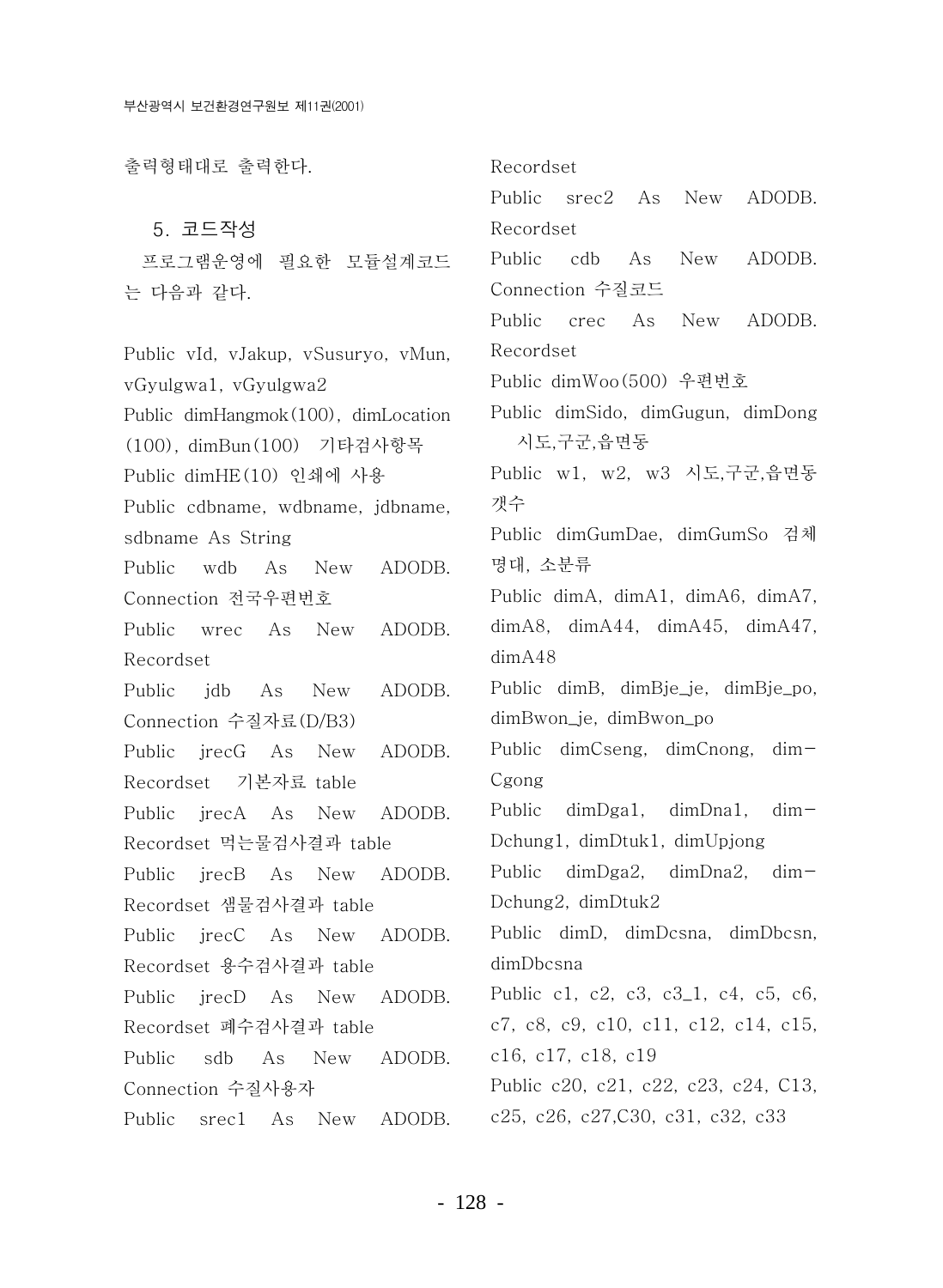Public  $dimChulbin(70)$ , chb Public dimUsongA(10), dimCheSuA  $(10)$ , dimGumsaMokA $(10)$ , dimGumsa- $\text{HangA}(10)$ Public G5, G6, G7, G8 Public dimUsongB(10), dimCheSuB  $(10)$ , dimGumsaMokB $(10)$ , dimGumsa- $\text{HangB}(10)$ Public G13, G14, G15, G16 Public  $dimUsingC(10)$ ,  $dimCheSuC$  $(10)$ . dimGumsaMokC $(10)$ . dimGumsa- $HangC(10)$ Public G21, G22, G23, G24 Public  $dimUsingD(10)$ ,  $dimGumsa-$ MokD $(10)$ , dimGumsaHangD $(10)$ , g29, g30, g31 Public  $dimJongbyulD(10)$ ,  $dimJiyukD$  $(10),$  g32, g33 Public vDaeumLeejun, vMinGwan, MinGwan\_Gubun, Swt, Msg, Gyul2 Public DaeumA, DaeumB, DaeumC, DaeumD Sub  $db_{conn}()$ cdbname = "C:\수질자료관리프로그램 \DB1\수질코드.mdb" wdbname = "C:\수질자료관리프로그램 \DB1\전국우편번호.mdb" sdbname = "C:\수질자료관리프로그램 \DB2\수질사용자.mdb" jdbname = "C:\수질자료관리프로그램 \DB3\수질자료.mdb" cdb.ConnectionString  $=$ 

 $"Driver = \{Microsoft \; Access\}$ driver  $(*.\text{mdb})$ ;DBQ=" & cdbname wdb.ConnectionString  $=$  $"Driver = \{Microsoft \; Access\}$ driver  $(*.\text{mdb})$ ; password=1111; DBQ="& wdbname idb.ConnectionString  $=$  $"Driver = {Microsoft Access}$ driver  $(*.\text{mdb})$ :DBQ="&jdbname sdb.ConnectionString  $=$  $"Driver = {Microsoft \t Access}$ driver  $(*.\text{mdb})$ :DBQ=" & sdbname End Sub Sub combo data $()$  $dimGumsaHangA(0) = "6개항목"$  $dimGumsaHangA(1) = "7<sup>1</sup>]$ 항목"  $dimGumsaHangA(2) = "8 $\pi$ 18"$  $dimGumsaHangA(3) = "44개항목"$  $dimGumsaHangA(4) = "45개항목"$  $dimGumsaHangA(5) = "47개항목"$  $dimGumsaHangA(6) = "48개항목"$  $dimGumsaHangA(7) = "7]$ 타항목"  $G5 = 8$  $dimGumsaHangB(0) = "제)$ 품(일반 세규제외)"  $dimGumsaHangB(1) = "제�'\frac{1}{2}$ 만 세균포함)"  $dimGumsaHangB(2) = "원수(일반)$ 세균제외)" dimGumsaHangB(3) = "원수(일반 세규포함)"  $dimGumsaHangB(4) = "7]$ 타항목"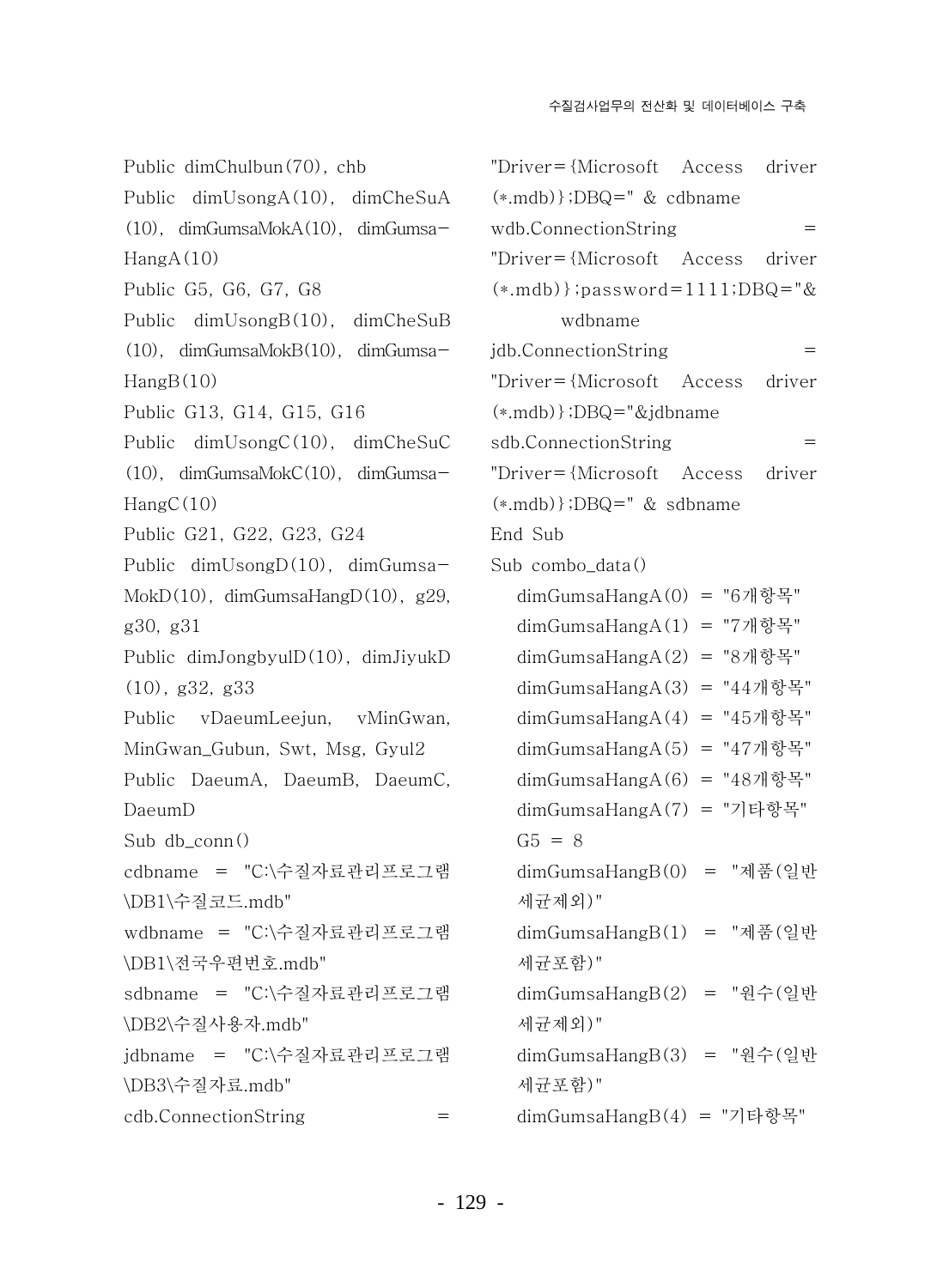$G13 = 5$  $dimGumsaHangC(0) = "$ 생활용수"  $dimGumsaHangC(1) = "ੰ8$ 업용수"  $dimGumsaHangeC(2) = "공업용수"$  $dimGumsaHangeC(3) = "7]$ 타항목"  $G21 = 4$  $dimGumsaHangD(0)$  $=$ "COD.SS.n-H(광).ABS"  $dimGumsaHangD(1)$  $=$ "BOD,COD,SS,n-H(동식)"  $dimGumsaHangD(2)$  $=$ "BOD.COD.SS.n-H(동식).ABS" dimGumsaHangD(3) = "기타항목"  $g29 = 4$  $dimGumsaMokA(0) = "12B.4"$  $dimGumsaMokA(1) = "제(3)$  $dimGumsaMokA(2) = "h7]$ 용" dimGumsaMokA(3) = "의뢰시험"  $dimGumsaMokA(4) = "7]$ 타"  $G6 = 5$  $dimUsingA(0) = "ú" + 25"$  $dimUsingA(1) = "4$ 송"  $dimUsongA(2) = "사송"$  $dimUsongA(3) = "FAX"$  $G7 = 4$  $dimCheSuA(0) = "π]$ 출시료"  $dimCheSuA(1) = "직체수"$ 

 $dimCheSuA(2) = "9]$ 뢰시료"  $G8 = 3$  $dimJongbyulD(0) = "1$ 종"  $dimJongbyulD(1) = "2*$ 종  $dimJ$ ongbyul $D(2) = "3$  종"  $dimJongbyulD(3) = "4<sup>g</sup>$  $dimJongbyulD(4) = "5$  종  $dimJongbyulD(5) = "$  $g32 = 6$  $dimHE(0) = "613-014"$ dimHE(1) = "부산광역시 수영구 광 안4동 1276-1"  $dimHE(2) = "757 - 7504"$  $dimHE(3) = "757-2879"$  $dimHE(4) = "P+P+OO"$ dimHE(5) = "먹는물수질검사기준및 검사등에 관한규칙 제3조 제2항의 규정에 의하여" dimHE(6) = "수질환경보전법제8조 및같은법시행규칙제8조 별표5의 오 염물질 배출허용 기준에 따라" End Sub

#### 6. 프로그램 실행

설계한 프로그램의 주요 메뉴폼을 화 면출력한 상태는 Fig. 1~Fig. 9와 같다.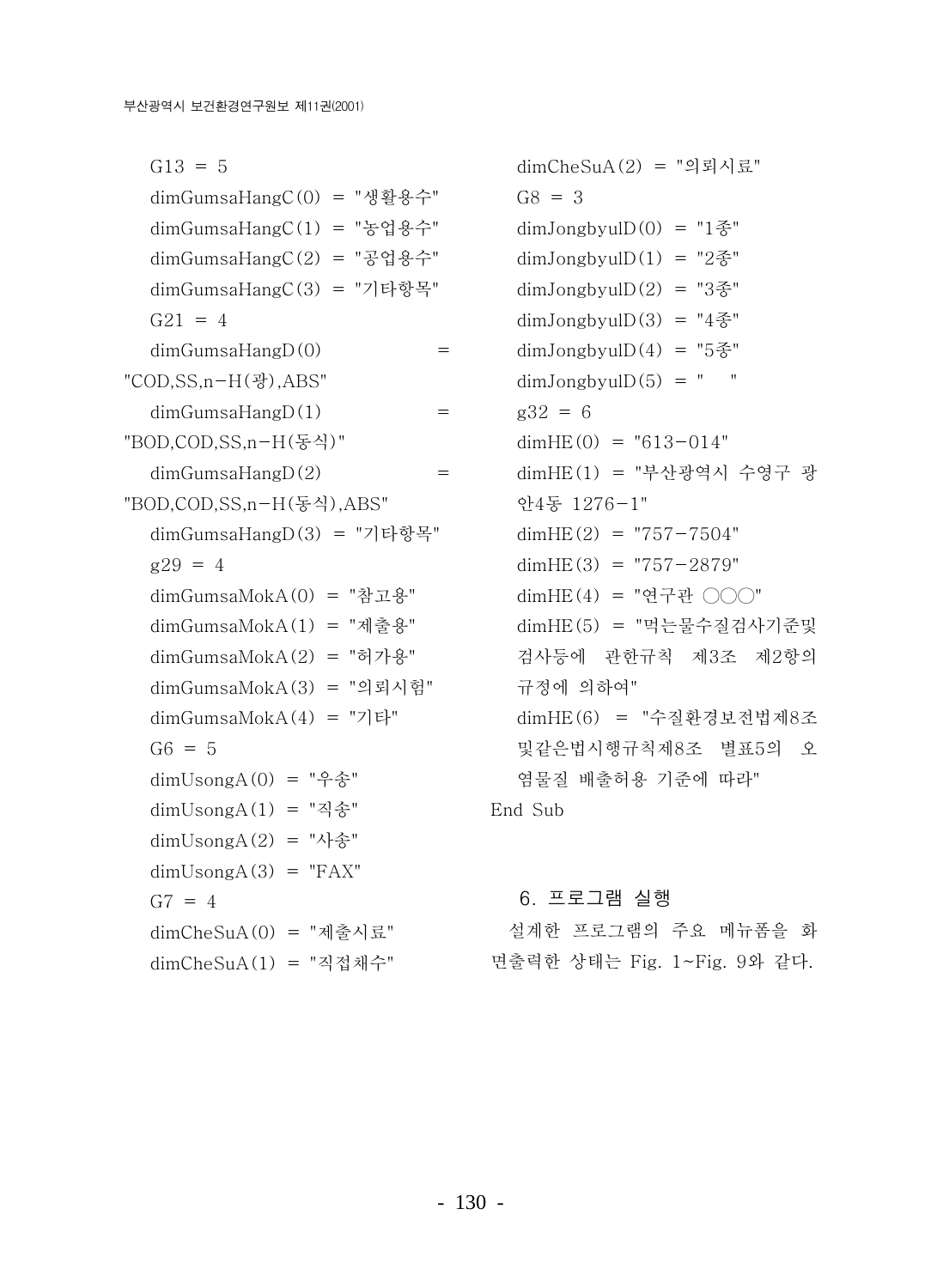



#### Fig. 2. Data registration form.

| 먹는샘물<br>멱는들<br>용수                                                                | 폐수                                                                     |                                                               |
|----------------------------------------------------------------------------------|------------------------------------------------------------------------|---------------------------------------------------------------|
| 접수변호: Text1 -                                                                    | 접수일자: Text3<br>시료빈호: 12345- - Text 쉬                                   | 처리기한 Text4                                                    |
| 주소: DBCombo' - DBCon - DBCombo - 1234-124(12/34<br>채취장소: Text7<br>Text8<br>Text9 | 시설명: Text11<br>Text10                                                  | 의뢰처: 1122334455667788990011223344                             |
| 대표자: Text12<br>진화: Text16<br>FAX: Text11<br>검사합목: Combo1<br>GumListA             | 검체명: DBCombo4<br>$\blacktriangledown$<br>검사목적: Combol -<br>수수료: Text20 | 우송방법: Combo3 로<br>채수방법: Combo2 -<br>의뢰근거: <mark>Text15</mark> |
|                                                                                  | 장류<br><u>Lazar</u><br><b>LASE</b>                                      | 저장후<br><b>계</b> 속1<br><u> 정출</u>                              |

Fig. 3. Result registration form.

| ▌ 결과동록[민원]          |            | $\Box$ o $\mathbf{x}$ |
|---------------------|------------|-----------------------|
| 검체/시료번호/년도<br>검체명:[ | 시료번호:<br>- | 접수년도 2001년 -          |
| 입력구분<br>○ 항목별       | ○ 건수별      | 입력방법<br>C 결과값 C 수식    |
|                     | 일괄저장       | 달기<br>저장              |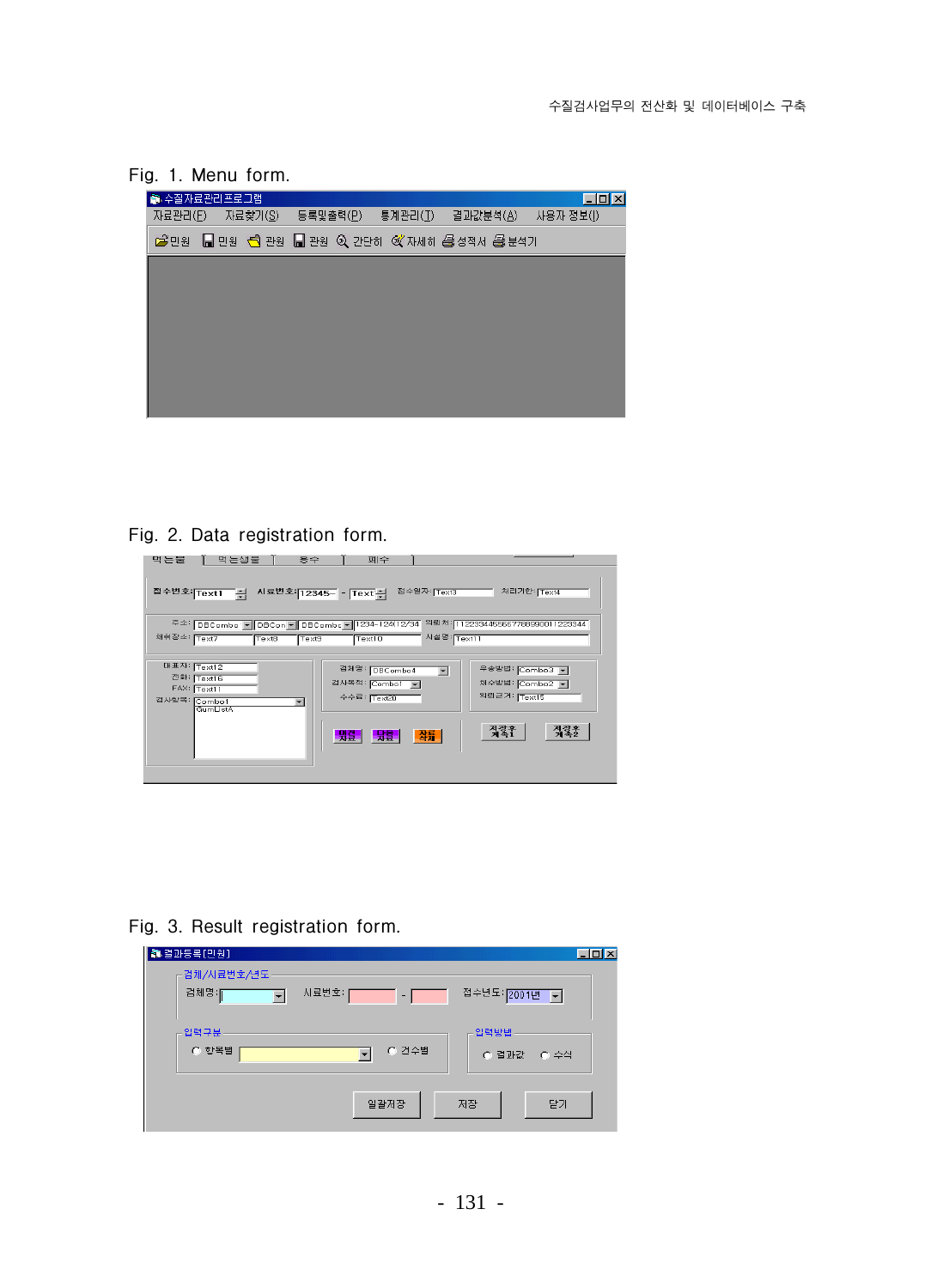

| 걱색대상                   |                                       |                              | 검색조건(3)                                       |                          |                          |                        |
|------------------------|---------------------------------------|------------------------------|-----------------------------------------------|--------------------------|--------------------------|------------------------|
| 6 巴科                   | 검체명: 먹든물                              | $\overline{\phantom{a}}$     | 주소:                                           | $\mathbf{r}$             | $\blacksquare$           | $\blacksquare$         |
| ○ 관원                   | 접수년도:<br>2001년                        | $\blacktriangledown$         | 채수장소:                                         | $\overline{\phantom{a}}$ | $\overline{\phantom{a}}$ | $\blacktriangledown$   |
| 검색조건(1)                |                                       |                              | 의뢰처:                                          |                          |                          |                        |
| 접수변호:<br>접수일자:         | 에서<br>에서                              |                              | 시설명:                                          |                          |                          | 검색조건<br>1.2.3내용<br>지우기 |
| 검색조건(2)<br>[H 표 자 :    | 김                                     |                              | 검색결과(자료수)<br>$190$ 개                          | 확인                       |                          | 닫기                     |
|                        |                                       |                              |                                               |                          |                          |                        |
|                        |                                       |                              | ♤ 첫행의 시료변호를 Double Click하면 더 많은 결과를 볼 수 있습니다. |                          |                          |                        |
| 시료변호                   | 채<br>≙                                | 장<br>소                       | 설<br>AI                                       | 명<br>의                   | 뢰<br>对                   | 대표자                    |
| $117 - 1$              |                                       |                              |                                               |                          |                          | 김태욱                    |
| $175 - 1$<br>$218 - 1$ | 부산광역시 부산진구 초음동 508<br>부산광역시           |                              |                                               | 대우아파트관리사무소               |                          | 김관식                    |
| $276 - 1$              | 해운대구<br>부산광역시                         | 수영구 남천1동 산36-2               |                                               | 해운대동일 아파트 관리실            |                          | 김재화                    |
| $318 - 1$              | 부산광역시                                 | 중1동 1763<br>금정구 부곡3동 5-5 1/1 |                                               |                          |                          | 김용만14<br>김성오           |
| $338 - 1$<br>$364 - 1$ | 경상남도<br>음산시<br>부산광역시 해운대구 재송1동 900-25 | 온산읍 학남리 60                   |                                               | 한국요업(주)<br>(주)서비스코리마     |                          | 김은섭<br>김용근             |

Fig. 5. Charge person, Sending date input form.

| ▌▓ 성적서 자료입력(발송일자,담당자)                                                       |                                                                                                                                                              | $\Box$ o $\boxtimes$ |
|-----------------------------------------------------------------------------|--------------------------------------------------------------------------------------------------------------------------------------------------------------|----------------------|
| 구분입력<br>(同凹원)<br>○ 관원<br>검체명<br>▼<br>접수년도<br> 2001년<br>$\blacktriangledown$ | 시료선택<br>C 시료번호:<br>에서<br>일에서<br>년<br>월<br>○ 접수일자:<br>자료보기<br>월<br>년<br>알까지<br>발송일/담당자를 입력하세요!<br>담당자:<br>발송일자:<br>$2001 - 12 - 04$<br>자료갯수:<br>담당등록/수정<br>달기 |                      |
| 시료변호                                                                        | 처<br>접수일자<br>처리기한<br>처리일자<br>의<br>뢰<br>담당자                                                                                                                   |                      |

#### Fig. 6. Sum form for each period.

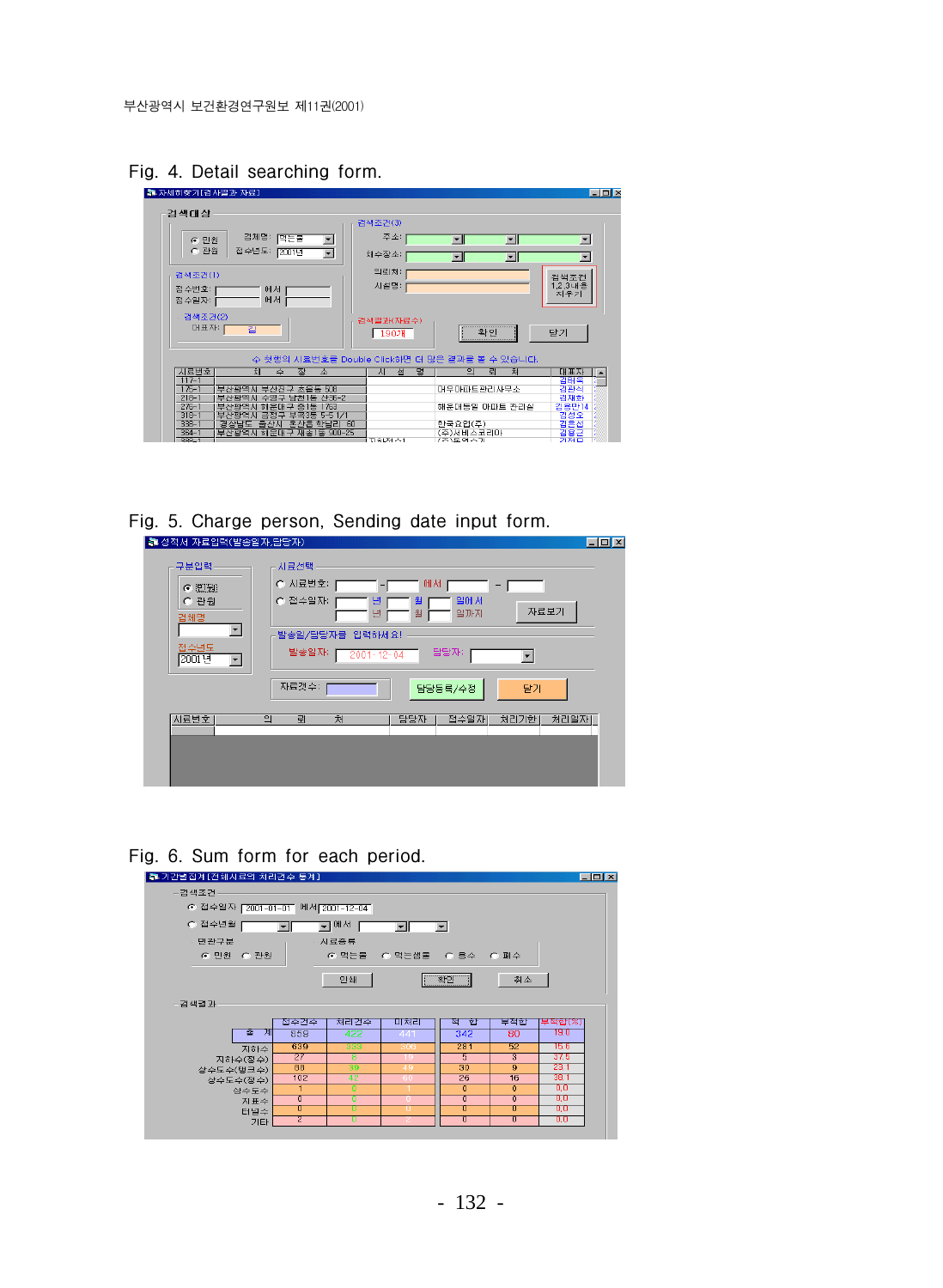

Fig. 7. Sum form for Drinking Water.

Fig. 8. Item statistics for area.

| 을 영성구별 부식업 사도감색                                                                                                       |                           |                          |                                      |                                |      | $-10x$           |
|-----------------------------------------------------------------------------------------------------------------------|---------------------------|--------------------------|--------------------------------------|--------------------------------|------|------------------|
| 검색조건<br>구분<br>뮠월<br>$\sigma$<br>'n.                                                                                   | 검체명: [먹는물                 | $\overline{\phantom{a}}$ | 접수일자: [<br>$2000 - 01 - 01$          | 에서<br>$2001 - 01 - 05$         |      |                  |
| 전체<br>$\epsilon$                                                                                                      | 검색할목: 질산성질소               |                          | $\overline{\phantom{a}}$             |                                | 인쇄   |                  |
|                                                                                                                       | 채수지역선택<br>☞ 부산시전체<br>○ 구별 |                          | 검색내용<br>⊙ 부적합결과<br>전체결과<br>$\subset$ | <br>확인<br>-------------------- | 刺소   |                  |
| 시료번호                                                                                                                  | 星<br>의<br>쳐               | 대표자                      | 烟<br>수<br>장<br>쇼                     | 접수일자<br>처리일자                   | 검사결과 | $\blacktriangle$ |
| $245 - 1$                                                                                                             |                           | 박유성                      | $752 - 5$<br>광안4동<br>수영구             | $2000 - 01 - 21$               | 12.6 |                  |
|                                                                                                                       |                           |                          |                                      |                                |      |                  |
| $279 - 1$                                                                                                             | 지하철307공구<br>대림            | 운공현씨댁                    | 동래구<br>온천3동<br>$1208 - 8$            | $2000 - 01 - 25$               | 11.9 |                  |
|                                                                                                                       | 금정빌딩3층 (주)국정              | 김종배                      | 구서1동<br>$804 - 4$<br>금정구             | $2000 - 01 - 28$               | 17.9 |                  |
|                                                                                                                       |                           | 유태금                      | 416-15 11/1<br>남구 음호1동               | $2000 - 02 - 08$               | 12.9 |                  |
|                                                                                                                       | 동백중학교                     | 김정희                      | 해운대구 중1동<br>$750 - 10$               | $2000 - 02 - 08$               | 15.2 |                  |
|                                                                                                                       |                           | 김원순                      | 두구동<br>508 1/1<br>금정구                | $2000 - 02 - 23$               | 42.0 |                  |
|                                                                                                                       |                           | 유태금                      | 남구 용호1동 416-15                       | $2000 - 02 - 26$               | 12.4 |                  |
|                                                                                                                       | 동원빌라                      | 김치만                      | 동래구 사직3동 411-1                       | $2000 - 06 - 26$               | 16.0 |                  |
|                                                                                                                       |                           | 김영조                      | $231 - 37$<br>서구 서대신동1가              | $2000 - 06 - 26$               | 21.5 |                  |
|                                                                                                                       |                           | 이종철                      | 온천1동<br>동대구                          | $2000 - 07 - 05$               | 19.7 |                  |
| $316 - 1$<br>$365 - 1$<br>$373 - 1$<br>$590 - 1$<br>$642 - 1$<br>$2978 - 1$<br>$2986 - 1$<br>$3242 - 1$<br>$3278 - 1$ |                           |                          | 연산4동<br>1135-69 3<br>연제구             | $2000 - 07 - 06$               | 14.1 |                  |
| $3422 - 1$                                                                                                            | 연산빌라<br>한신빌라              | 김영감<br>유지영               | 서구 서대신동3가 33-7번지                     | $2000 - 07 - 12$               | 17.3 |                  |

Fig. 9. Data form for item.

| 第 검사항목별 건수                                |        |                                    |       | $-10x$                   |
|-------------------------------------------|--------|------------------------------------|-------|--------------------------|
| 민관구분<br>기간구분<br>G 민원<br>검체명: [먹는물<br>C 관원 | $\sim$ | 접수일자: [2000-01-01] 에서 [2001-12-04] |       |                          |
| 안쇄내용<br>C 시료별<br>○ 전체                     | 인쇄     | 확인                                 | 취소    |                          |
| 목<br>명<br>對                               | 문석건수   | 록<br>雲<br>對                        | 문석건수  |                          |
| 일반세균                                      | 1,666  | 트리클로로에틸렌                           | 1.159 |                          |
| 대장균군                                      | 1,660  | 디클로로메탄                             | 1,131 |                          |
| 여시니아균                                     |        | 벤젠                                 | 1.133 |                          |
| 남                                         | 1,146  | 돌루엔                                | 1,133 |                          |
| 营企                                        | 1.184  | 예탈변젠                               | 1,133 |                          |
| 비소                                        | 1,160  | 크실렌                                | 1,132 |                          |
| 세례능                                       | 1,137  | 1.1-디클로로에틸렌                        | 1,133 |                          |
| 수은                                        | 1,141  | 사업화단소                              | 1,135 |                          |
| 시안.                                       | 1,135  | 경도                                 | 1,206 |                          |
| 6가크롬                                      | 1.141  | 과망간산칼륨소비량                          | 1.510 |                          |
| 암모니아성질소                                   | 1,648  | 냄새                                 | 1,296 |                          |
| 칠산성철소                                     | 1,709  | 肤                                  | 1.290 |                          |
| 카드뮴                                       | 1.147  | 통                                  | 1,142 |                          |
| 보론                                        | 82     | 색도                                 | 1,293 |                          |
| 페놀                                        | 1.131  | 세제(음이온계면활성제)                       | 1,134 |                          |
| 총트리할로메탄                                   | 99     | 수소이온농도                             | 1,651 |                          |
| 클로로포름                                     | 79     | 아연                                 | 1.159 |                          |
| <b>CLOTHER</b>                            | 4.497  | $nd \wedge nl \nabla$              | 1.100 | $\overline{\phantom{0}}$ |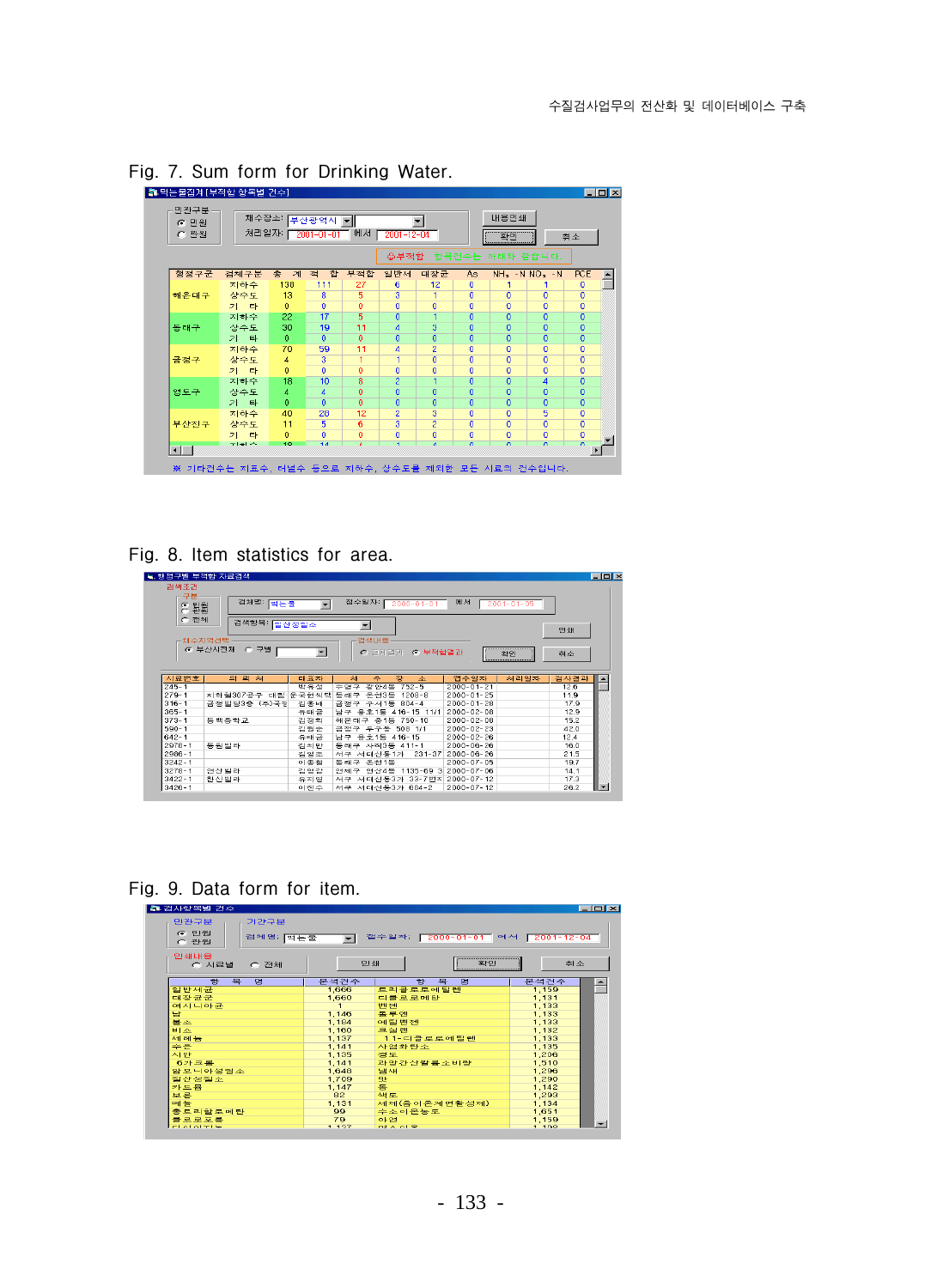# 결 론

본 연구사업은 현재 업무의 통계 및 민관원 업무처리에 원할한 지원을 구현 하도록 설계되었으며, 앞으로 수질기주 이나 항목의 추가시 프로그램의 유연성 을 가지도록 확장하여 설계하였고, 운영 결과는 다음과 같다.

- 1. 자료등록. 결과등록은 시험운영 결 과 설계한 내용이 충분히 반영되어 원할하게 실행되었으며, 프로그램 운영이 쉽고 간편하였다.
- 2. 성적서 출력전에 담당자를 입력한 후 출력할 수 있게 하여 성적서 실 명제로 자료의 책임성이 유지되었 다.
- 3. 통계자료는 연도별 건수, 항목별 건 수 및 결과, 시료별 건수, 지역별 건수, 지역별 항목, 시료별 결과 통 계, 부적합 항목, 부적합 결과 값 등을 검색하여. 워하는 통계 값이 짧은 시간내 검색이 완료되어 출력 되었다.
- 4. 연도에 관계없이 접수자, 주소, 의 뢰처, 접수번호, 시료번호, 접수일 자 등 비슷한 이름이나, 자료값 하 나만으로도 저장된 자료를 신속히 검색하여 자료검색이 완벽히 이루 어졌다.
- 5. 성적서의 기안문, 발송문은 결과등

록후 담당자를 입력하면 자동으로 작성되도록하여 별도의 성적서 작 성이나 오자료 확인을 위한 검토 없이 성적서 처리가 이루어 졌으 며, 분석기록부, 접수대장도 성적서 와 함께 작성되어 출력할 수 있었 다.

- 6. 자료의 보안을 위한 사용자 관리에 철저를 기하였으며, ID와 비밀번호 등록수정은 프로그램 사용이 허락 된 경우는 쉽게 할 수 있었다.
- 7. 자료의 결과를 등록하고 성적서를 발송한 후는 자료나 결과 수정시, 수정일시를 수정자와 ID를 함께 저 장하여 수정상태를 D/B관리자가 알도록 하였다.

# 참고문헌

- 1. Microsoft Visual Basic Bible 6.0, 삼양출판사, 이이표, 김병세, 2000.
- 2. Visual Basic & ASP, 이형배의 VB데이터베이스 + ASP활용, 2000.
- 3. 혼자 배우는 비주얼 C++ 6 데이터 베이스 프로그래밍, Lyn Robison, 이도희. 2001.
- 4. SQL Server 7 (프로그래머 가이 드) Michael Otey, Paul Conte, 이영란, 김소영, 2001.
- 5. 프로그래머가 갖춰야 할 비주얼베 이직 필수 개발 팁, 성안당, 이병